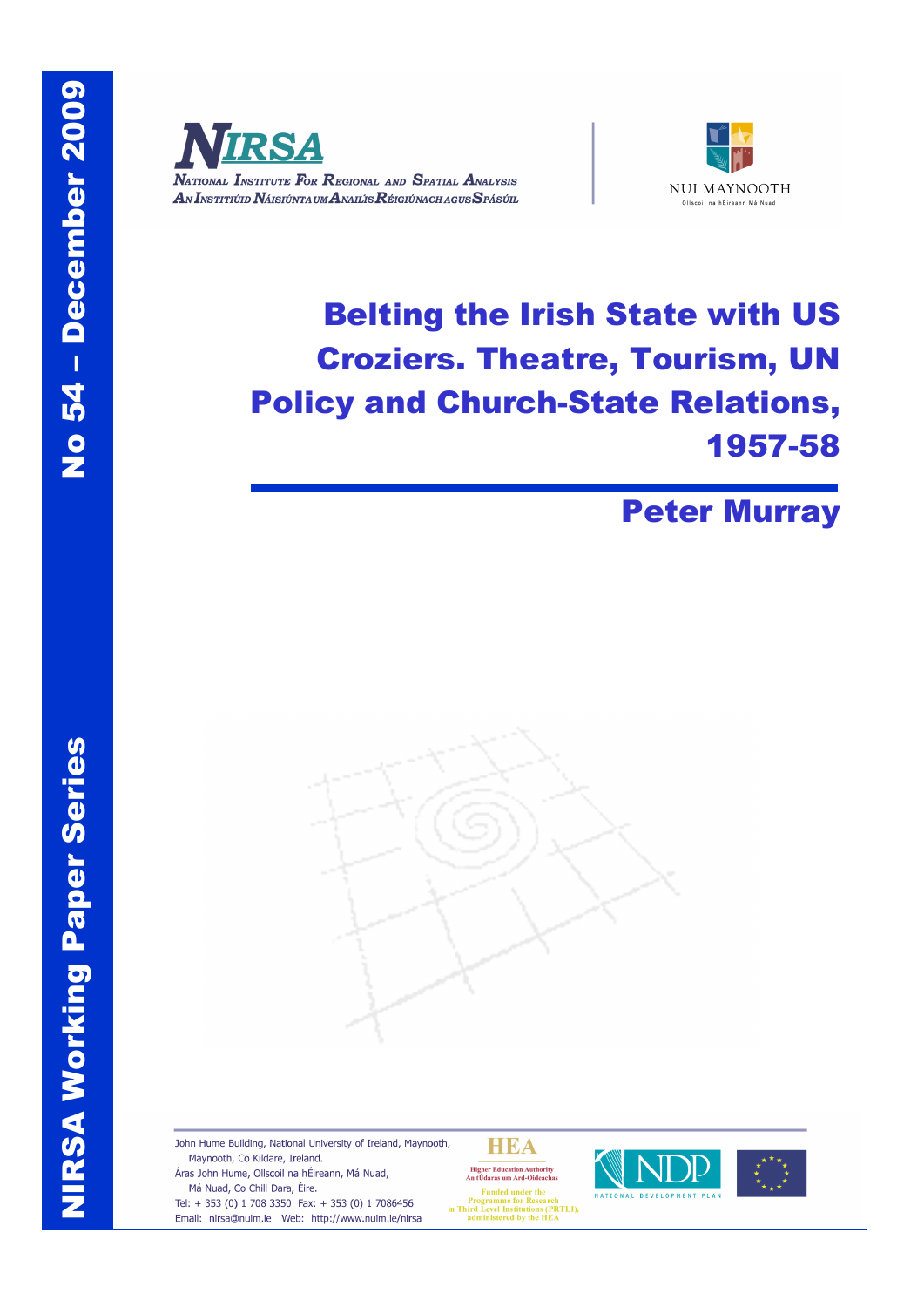### **Belting the Irish State with US Croziers Theatre, Tourism, UN Policy and Church- State Relations, 1957-58**

#### **Peter Murray**

Department of Sociology / National Institute for Regional and Spatial Analysis *National University of Ireland, Maynooth, Ireland*

> Department of Sociology NUI Maynooth County Kildare Ireland 00-353-1-7083594 [peter.murray@nuim.ie](mailto:peter.murray@nuim.ie)

#### **Abstract**

In February 1958, the Irish Catholic Hierarchy sent a letter to its US counterpart. The letter stated that the UN policy of the Irish government `did not represent the feelings of Irish Catholics'. It also called on the US bishops ` make their influence effectively felt' by Irish representatives in the United States in relation to two plays in the programme of the 1958 Dublin Theatre Festival which the Archbishop of Dublin regarded as objectionable. This was to be done by, in effect, threatening to encourage a US tourist boycott of Ireland. On neither of these matters had the Irish hierarchy made representations to the Irish government. This paper reproduces the letter, sets out the context in which it was sent, examines the response to it by churchmen in the USA and the role this played in bringing about the postponement of the Theatre Festival. Irish diplomatic and ministerial reaction to the discovery of what the Irish hierarchy had done is also discussed.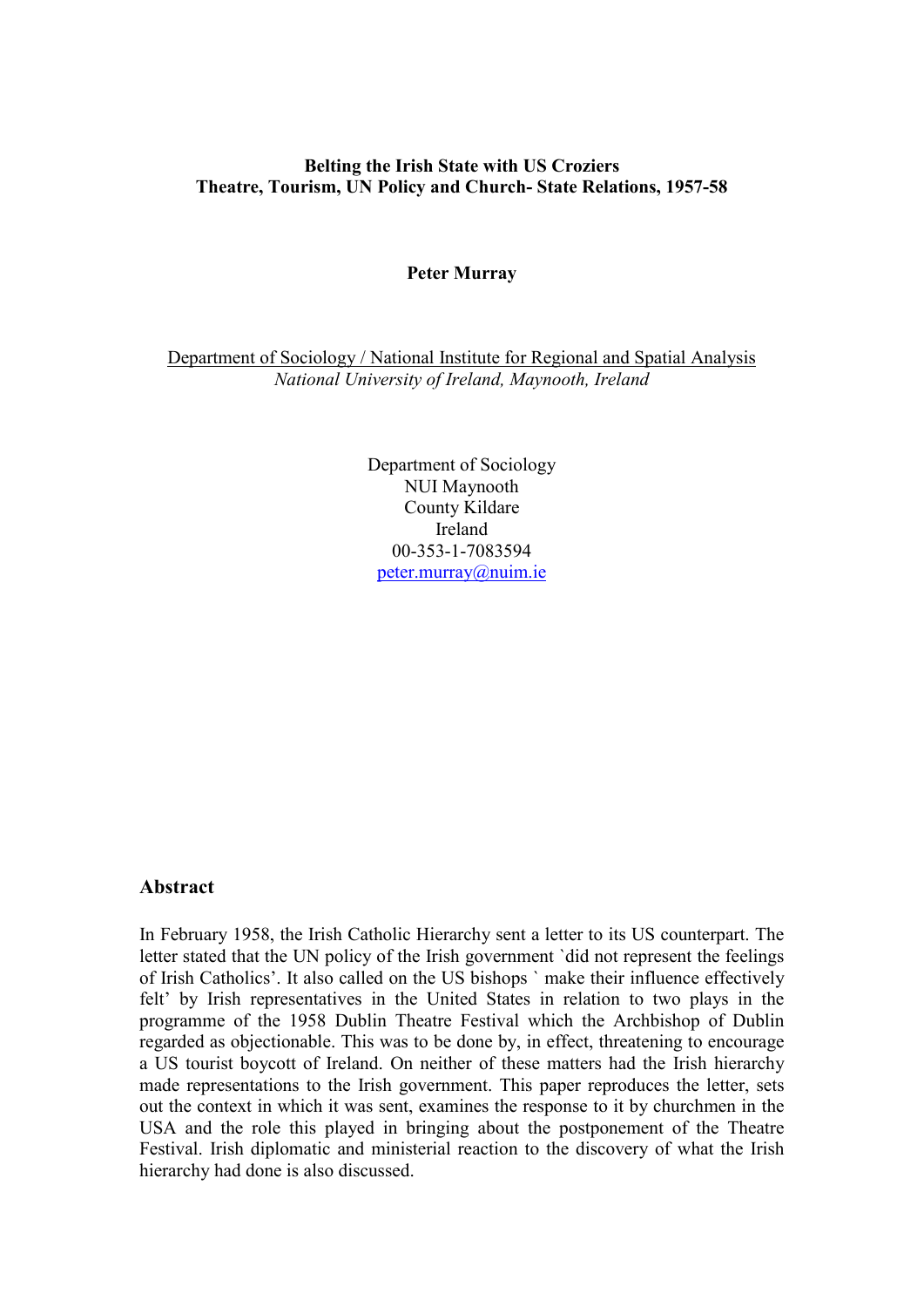#### *Introduction*

Where third party involvement in the relationship between Dublin governments and the Irish Catholic Hierarchy is discussed, the Vatican is usually the focus of attention. Examples of its involvement include Eamonn De Valera dispatching the Secretary of the Department of External Affairs to seek approval for key provisions in the draft of the 1937 Constitution and Garret FitzGerald later seeking endorsement from the same quarter for changes to that document – as well as to state and church laws - intended to promote island-wide peace and reconciliation (Keogh and McCarthy 2007: 162- 170; FitzGerald 1991: 184-187). This paper explores in detail an attempt in the late 1950s to involve a different third party – the US Catholic hierarchy – in southern Irish church-state relations. A brief previous reference<sup>[1](#page-3-0)</sup> to the episode can be found in John Cooney's biography of John Charles McQuaid:

The crusade against the two plays was internationalized when the two secretaries of the Hierarchy's standing committee, Bishop MacNeely of Raphoe and Bishop Fergus of Achonry, sent a letter to the American bishops explaining why McQuaid `had felt compelled' to cancel the Mass on account Tostal's selection of O'Casey and Joyce. In an extraordinary initiative, they asked their powerful American counterparts to apply pressure on de Valera's government to ban objectionable plays from the stage. The Irish bishops further confronted the Government by stressing that a recent decision by the Minister for External Affairs, Frank Aiken, to vote for discussion of China's admission to the United Nations `did not reflect the views of Irish Catholics'.

This letter was dynamite in the hands of Cardinal Spellman. At a lunch in the Cardinal's New York residence with Frank Aiken and Frederick Boland, the Cardinal brought up the subject of the Bishop's letter. A flaming row ensued, with Boland pointing out that Aiken's vote had been endorsed by a two-thirds majority in the Dail, a fact which the two Irishmen regarded as `the crowning argument' against Spellman and McQuaid. The American bishops, however, remained so angry over the vote on China that they encouraged a boycott of pilgrimages to Ireland, which act constituted a tremendous blow to the tourist industry of an ailing economy. (Cooney 1999: 330)

This paper begins by reproducing in full the letter John Cooney refers to. It then traces the emergence of efforts to utilize the internationally admired Irish theatrical tradition to enhance earnings from tourism and the Irish government's independent policy stance at the United Nations as bones of contention between it and Catholic Churchmen on both sides of the Atlantic. It adduces evidence that, while Cardinal Spellman was certainly incensed by the China vote, his strength of feeling on the issue was shared by hardly any other bishops and by relatively few of the Irish-American laity. Cancellation of the 1958 Dublin Theatre Festival followed the emergence of church disapproval into the open in January of that year. This was brought about by the withdrawal of the Festival's subvention from public funds via Bord Failte and appears to have been prompted by fears of the damage any boycott campaign, should one emerge, would do to the Irish transatlantic air service which was due to be inaugurated in April 1958. With the offending plays removed (along with the nonoffending ones), Spellman was in fact mollified at the meeting Cooney refers to and there is no evidence of any tourist boycott being encouraged thereafter by US bishops. Indeed the available evidence suggests that in general they responded negatively to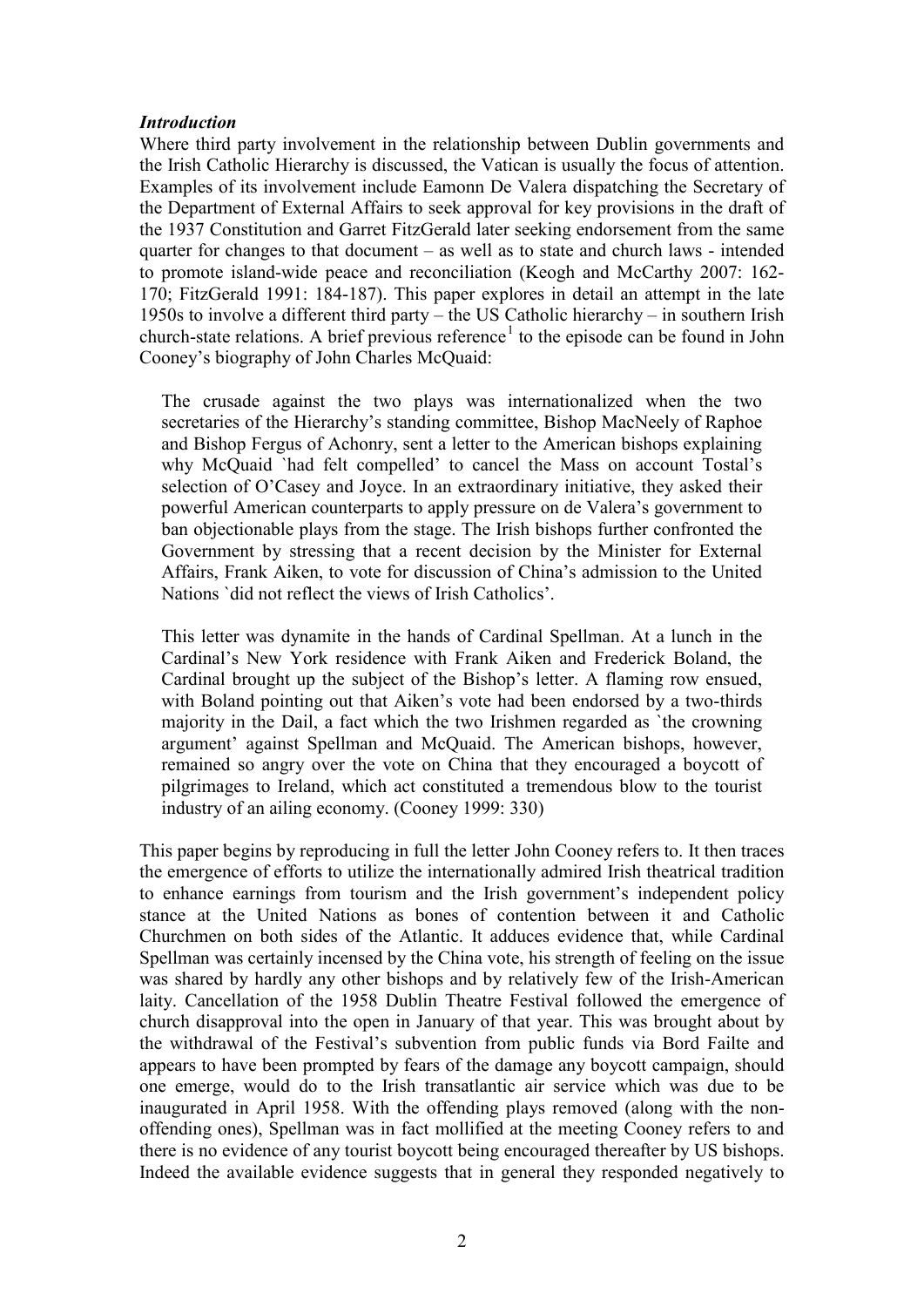the call for them to put pressure on Irish government representatives while a case study of a bishop who shared Spellman's opposition to the China vote, Archbishop Cushing of Boston, shows him maintaining his longstanding support for pilgrimage and other tourism to Ireland despite his disagreement with the Irish government's stance in the UN. The paper's concluding section looks at the state response to this extraordinary church initiative and glances at the longer-term effects of this `belt of the crozier' on the state's foreign policy and on the Dublin theatre festival project.

# **Box 1**

# **Letter from William McNeeley, Rahoe and James Fergus, Achonry, Secretaries to Cardinal Mooney, Archbishop of Detroit 4/2/1958[2](#page-3-1)**

<span id="page-3-0"></span>The Standing Committee of the Irish Hierarchy, at its meeting on  $14<sup>th</sup>$  January 1958 under the chairmanship of His Eminence Cardinal D'Alton, thought well to bring to the notice of Your Eminence, and through Your Eminence to the notice of the whole United States' Hierarchy, the following points of information:

<span id="page-3-2"></span><span id="page-3-1"></span>1 Mr. Aiken's Speech.

<span id="page-3-3"></span>The Catholic Bishops of Ireland read with surprise and disappointment the speech of Mr. Aiken at the United Nations General Assembly, last September. They wish to assure the United States' Hierarchy that Mr. Aiken's views did not represent the feelings of Irish Catholics

<span id="page-3-4"></span>2. An Tostal

<span id="page-3-7"></span><span id="page-3-6"></span><span id="page-3-5"></span>As Your Eminence and your Venerable Brethren are probably aware, a festival called An Tostal is organized here each year, about Easter, in the various cities and towns, one of the chief objects of which is to attract visitors to Ireland. The committee responsible for organizing An Tostal in Dublin, in the present year, has proposed to put on, as an attraction for visitors, a dramatisation of James Joyce's Ulysses and a play by Sean O'Casey which no one has yet seen, and, in spite of strong objection and protest by His Grace the Archbishop of Dublin, has decided, at a recent meeting, to proceed with this project.

<span id="page-3-9"></span><span id="page-3-8"></span>An Bord Failte, the government sponsored Board for the promotion of tourism, though not itself responsible for the actual Tostal arrangements, gives a substantial subsidy to the festival.

<span id="page-3-13"></span><span id="page-3-12"></span><span id="page-3-11"></span><span id="page-3-10"></span>Knowing that our tourist bodies depend to no small extent on the support of the Catholics of the United States and have been accustomed to seek the good will of the United States' Bishops, the Standing Committee felt that Their Excellencies should know the situation as it exists. The Bishops of the United States could make their influence effectively felt by expressing their views to Irish Representatives in the United States.

<span id="page-3-16"></span><span id="page-3-15"></span><span id="page-3-14"></span>The Standing Committee will be obliged if Your Eminence and the United States' Hierarchy treat this letter as confidential and for their personal information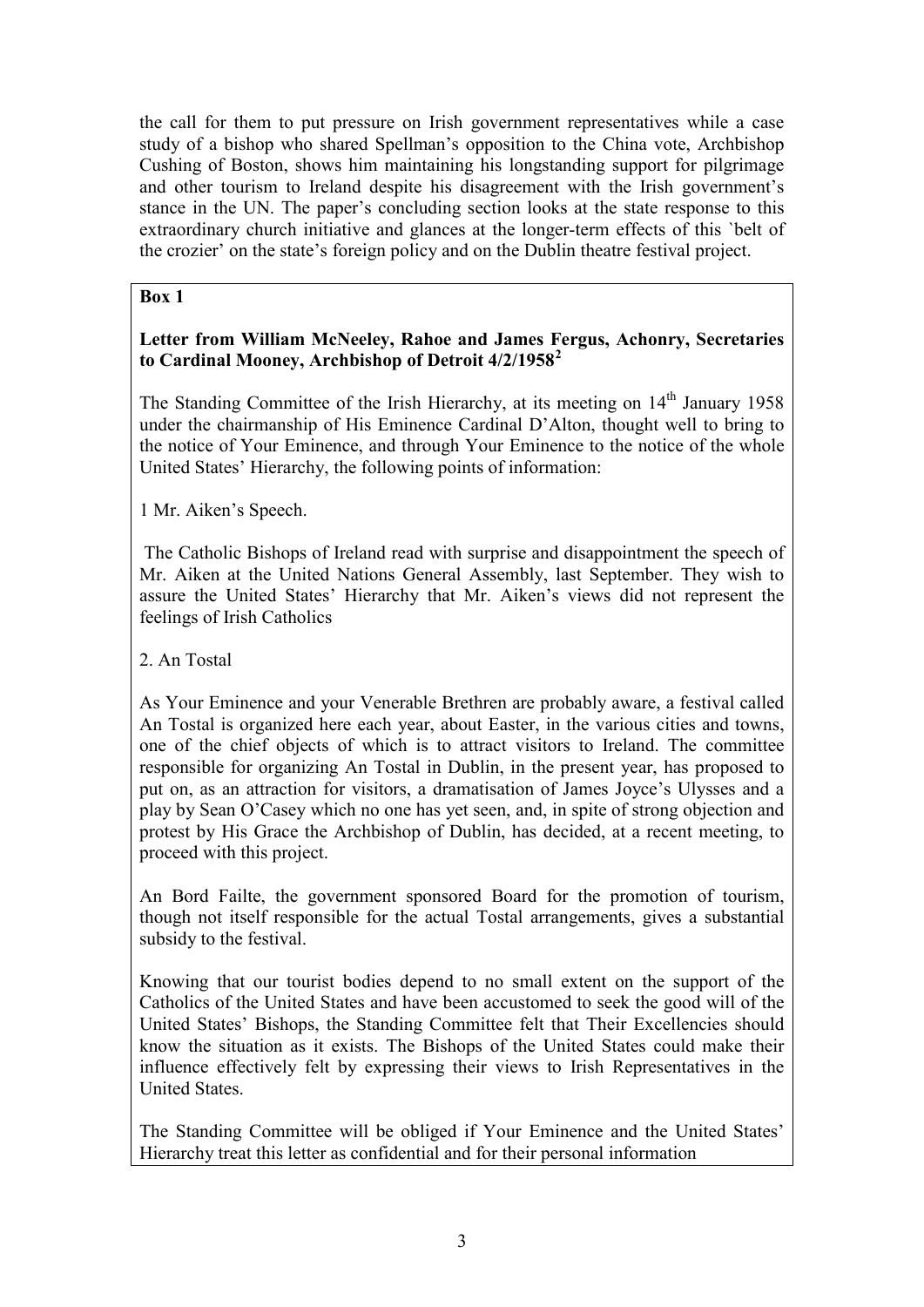#### *The Theatre as an Irish Tourism asset*

<span id="page-4-2"></span><span id="page-4-1"></span><span id="page-4-0"></span>At the end of World War Two the Irish state was internationally isolated. Membership of the United Nations was denied to it until 1955 and the main forums open to it in the early post-war years were European ones such as the Organisation for European Economic Co-operation (OEEC). Becoming a member of OEEC was a condition of receiving U.S. Marshall Aid through the European Recovery Programme (ERP). Marshall Aid recipients were expected to actively address the 'dollar gap' between the (small) amount they earned from selling goods and services to the USA and the (large) value of the goods originating in the dollar area that they were consuming thanks in large part to an aid programme that would not continue beyond 1952 (Whelan 2000; Murray 2009). An Inter-Departmental Working Party on Dollar Earnings set up in late 1948 was the first Irish effort to address the dollar gap issue and it focused its attention on increasing tourist numbers from the USA.

<span id="page-4-6"></span><span id="page-4-5"></span><span id="page-4-4"></span><span id="page-4-3"></span>The theatre first figured in its deliberations when the suggestion that the Abbey Theatre might go on a US tour was made but, in the light of Ernest Blythe's reaction to it, `the Working Party decided that it would be unprofitable to pursue this point'. Shortly afterwards the Working Party heard from the Chairman of the Irish Tourist Board that consideration was being given to an annual drama festival with the first one to be held in October 1950 - `Mr. Quinlan thought that this Festival would be of interest to many Americans – especially those connected with universities. The Board had been informed that there were 540 registered universities in the U.S.A., many of which contained a faculty of drama'.<sup>[3](#page-3-2)</sup>

<span id="page-4-10"></span><span id="page-4-9"></span><span id="page-4-8"></span><span id="page-4-7"></span>It was not until 1957 that `an annual drama festival' was launched. Then it took place under the umbrella of An Tostal. `Ireland's springtime festival', the Tostal was an attempt initiated in 1953 to lengthen the tourist season by giving it an earlier start. Local Tostal Councils around the country organised their own programmes with the aid of subventions from Bord Failte. These Councils were elected by subscribers of funds to support the local programmes. The number of Tostal Councils fluctuated from year to year and Bord Failte was sometimes obliged to step in directly as when `the secession of the Dublin Council from all activities [left] the Board with the full responsibility of organizing and presenting the programme in Dublin in 1955'.<sup>[4](#page-3-3)</sup> The Dublin Council had been revived by the time the Dublin Theatre Festival was launched in 1957. The Dublin Theatre Festival Committee was then constituted as a sub-committee of the Dublin Tostal Council with some additional co-opted members.

<span id="page-4-14"></span><span id="page-4-13"></span><span id="page-4-12"></span><span id="page-4-11"></span>Unlike England, Ireland did not have a formal system of theatre censorship (Dean 2004). Indeed plays barred from the London stage had occasionally been put on in Dublin – the 1909 Abbey Theatre production of George Bernard Shaw's *The Shewing-up of Blanco Posnet* being a case in point. By the 1950s the absence of a mechanism controlling the Irish stage co-existed with a censorship of books that had become internationally notorious (Adams 1968). Attempts to promote Irish theatre to an international audience for tourism business purposes ran the risk of incurring the wrath of those who championed censorship in the drastic form in which it was applied to other art forms in Ireland. This potential for conflict made an early appearance when, via Bord Failte, the Department of External Affairs fielded a query from Theatre Festival Director Brendan Smith in October 1956. Smith had been in contact with Hungarian and Russian companies that were willing to participate in a Dublin festival. These would be comparatively cheap to bring over and Smith's query was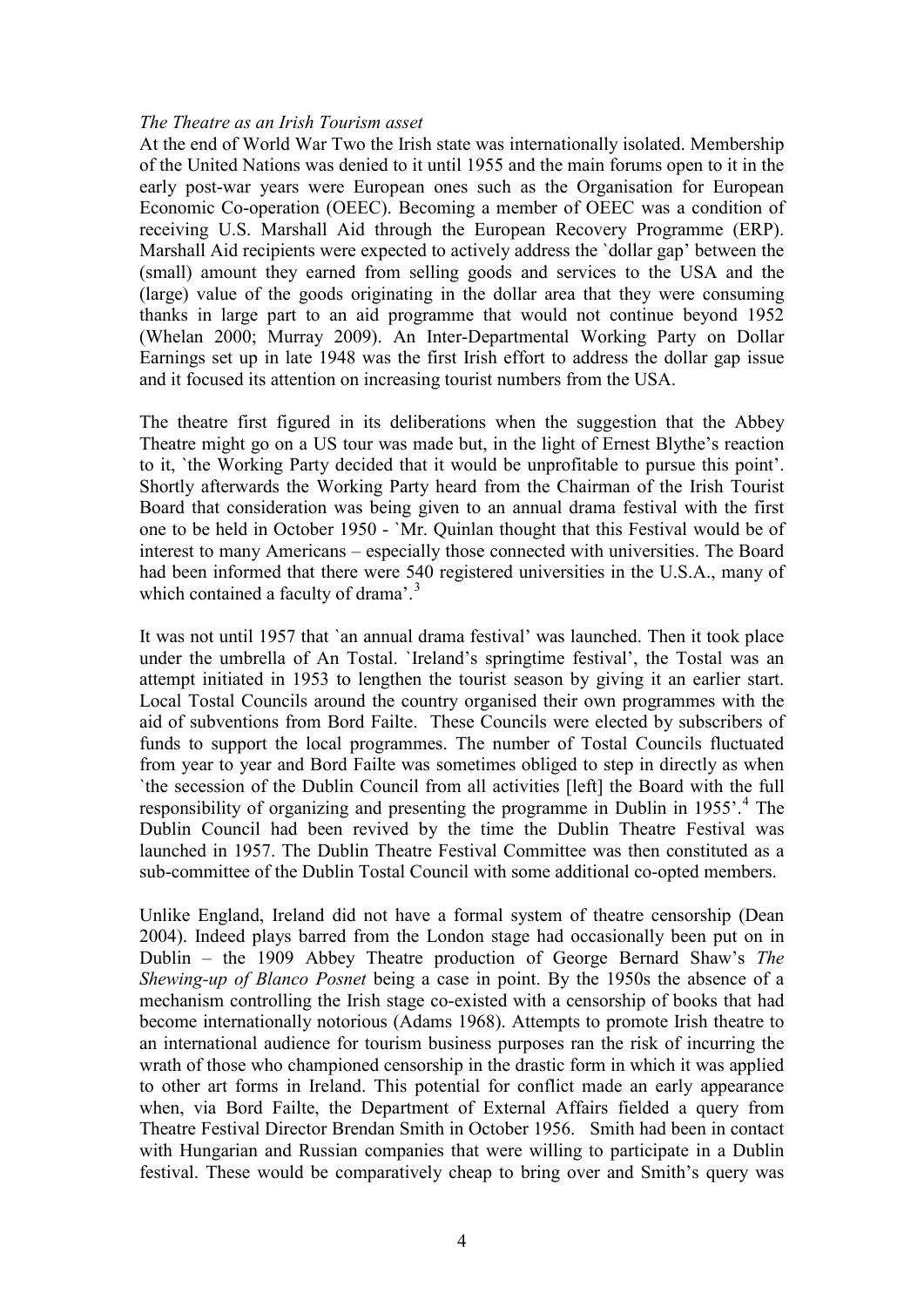<span id="page-5-0"></span>whether there would be 'any objection on the political side'. Correctly anticipating that such objection would be expressed, the External Affairs officer who first received the query noted that:

<span id="page-5-1"></span>There is no doubt that the Moscow Arts Theatre would be a great draw amongst Americans and other visitors to Ireland and also for many of our own people in view of the influence of the Moscow Theatre on the Abbey in its early days. On the other hand it is fairly safe to assume that there would be opposition from the Church and from certain sections of the Irish public to what they would regard as Communist penetration through culture.<sup>[5](#page-3-4)</sup>

<span id="page-5-4"></span><span id="page-5-3"></span><span id="page-5-2"></span>Trouble duly arrived during the first (May 1957) theatre festival with a police raid on the Pike Theatre production of Tennessee Williams' *The Rose Tattoo* and the prosecution of its Director, Alan Simpson (Whelan with Swift 2002). Despite this, much positive publicity was received by the Festival, to which Bord Failte had brought over a party of British newspaper drama critics. A lengthy appraisal written by the Irish Ambassador in London, Cornelius Cremin, in June 1957 noted the ongoing Pike Theatre prosecution but judged the recent festival as a whole to have been a success and the theatre to represent as good a focal point for developing English tourist interest as Ireland had available:

<span id="page-5-5"></span>The decision to centre this year's Tostal on a theatre festival in Dublin was generally welcomed. Ireland's reputation for both plays and actors stands high in this country where Wilde, Shaw and O'Casey are regarded as being amongst the dramatic masters of the last fifty years in the English-speaking world and where the name of the Abbey is still mentioned with respect. Interest in Irish playwrights has been stimulated recently by the London productions of Sam Beckett's plays and by the success of Brendan Behan's "Quare Fellow". To educated English people, therefore, the theatre appeared a natural choice for an Irish tourist festival... One may conclude that, as far as the more serious organs of the English press is concerned, the theatrical festival was a success… critics seem to have found most stimulation in the efforts of the little theatres, especially the Pike…How successful the theatre festival was as a tourist attraction we are not, of course, in a position to surmise but it certainly would not be unreasonable to suppose that, as a result of this year's effort and with plenty of advance publicity, a similar festival in the spring of 1958 should have every prospect of attracting English visitors in considerable numbers. The appeal of a serious theatrical festival is, of course, limited to the educated classes but in a population of 50 million these represent a far from negligible number… In any event it seems certain that, having regard to the reputation which Ireland enjoys in the world of theatre, a theatrical festival is likely to prove a better tourist attraction as far as England is concerned than virtually any other enterprise that might be feasible.<sup>[6](#page-3-5)</sup>

<span id="page-5-8"></span><span id="page-5-7"></span><span id="page-5-6"></span>By the Autumn of 1957 preparations for a second international theatre festival that would again be put on as part of the overall Tostal programme were getting under way. Promotional work on its behalf was being undertaken by Bord Failte in North America as well as in Britain. Two premieres that might draw visitors to Dublin for the event were planned and a brochure for the upcoming festival highlighted these attractions: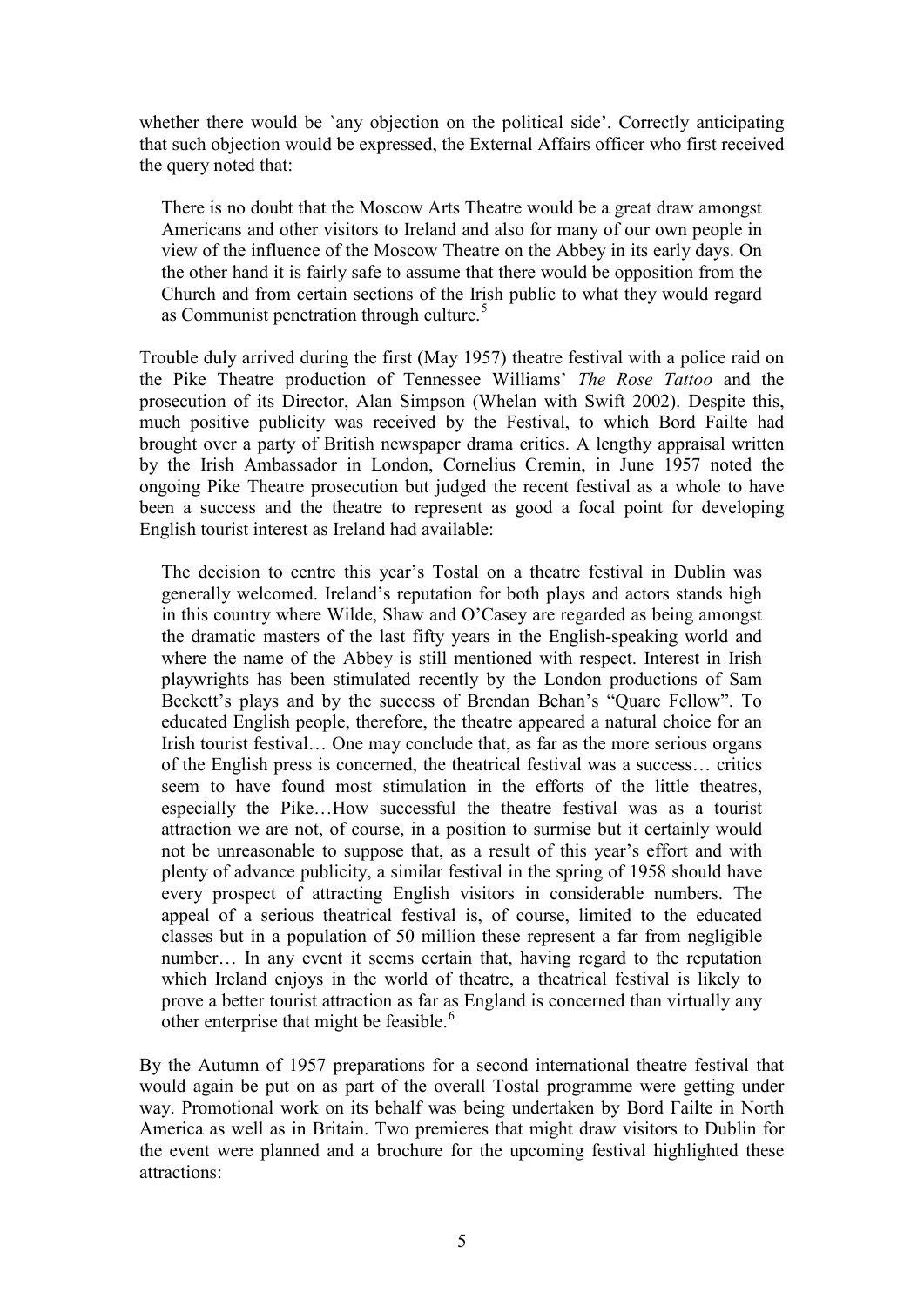<span id="page-6-1"></span><span id="page-6-0"></span>May  $11^{th}$ -26<sup>th</sup> Tostal 1958 Ireland's Sixth Springtime Festival – The highlight of Dublin's Tostal programme will be the Second International Theatre Festival, a fitting event in view of Dublin's great theatrical tradition which through the centuries has embraced so many great names from Goldsmith and Sheridan to Shaw and O'Casey. There will be the world premiere of Sean O'Casey's new play, "The Drums of Father Ned", which appropriately has as a background theme the Tostal itself. Another premiere of special interest will be a dramatisation of James Joyce's "Ulysses". Mime plays, ballet, plays and players from at home and abroad will also be features of Dublin's Second International Theatre Festival.[7](#page-3-6)

<span id="page-6-6"></span><span id="page-6-5"></span><span id="page-6-4"></span><span id="page-6-3"></span><span id="page-6-2"></span>The organisers were not unaware that what might be internationally attractive could also be locally objectionable. According to an account later compiled in the Department of External Affairs by Conor Cruise O'Brien:

The question of the two controversial plays – Sean O'Casey's `The Drums of Father Ned' and Bloomsday, a dramatization by Alan McClelland of Joyce's Ulysses – first came to the attention of the Tostal Council on  $3<sup>rd</sup>$  October, in a letter signed by the Secretary of the Council, Mr. Boyle and addressed to each member of the Council. This letter stated that the two plays (O'Casey and Joyce) were recommended by the Festival Director (Mr. Brendan Smith) and also "by the promotion department of Bord Failte Eireann" but added that "it is felt that before proceeding further the views of every member should be obtained". An explanatory note on the plays by Brendan Smith, dealing with possible objections, was attached.

<span id="page-6-7"></span>When the Council met on October 11, its *ex-officio* Chairman, Lord Mayor of Dublin James Carroll, informed the members that `he had consulted his own chaplain about the moral aspects of both plays and, as he was not satisfied with the chaplain's reply, had taken the matter up with Archbishop's House':

<span id="page-6-8"></span>In the Archbishop's absence, the Archbishop's Secretary had referred him to Father Tuohy, an authority on the moral aspects of drama, etc. Father Tuohy said "he could see nothing at all wrong with a dramatized version of Ulysses and saw no reason why both (Ulysses and O'Casey) should not be included in the Festival."

The Council then unanimously approved the inclusion of O'Casey's play and voted in favour of including the Ulysses adaptation by six votes to two, with one abstention.<sup>[8](#page-3-7)</sup> The two priests involved subsequently supplied their own accounts of what had transpired to Archbishop's House. The Lord Mayor's chaplain, a curate attached to the Pro-Cathedral, had offered:

My own personal view on Ulysses From what I know there are many things which personally I do not like and I am sure it would shock and offend the ordinary decent Dublin Catholic. I am not a Court of Appeal in these matters and I would just like to give my personal view for guidance. Re O'Casey's Play in question I know nothing about Drums of Fr. Ned but there are a lot of objectionable things in O'Casey's work.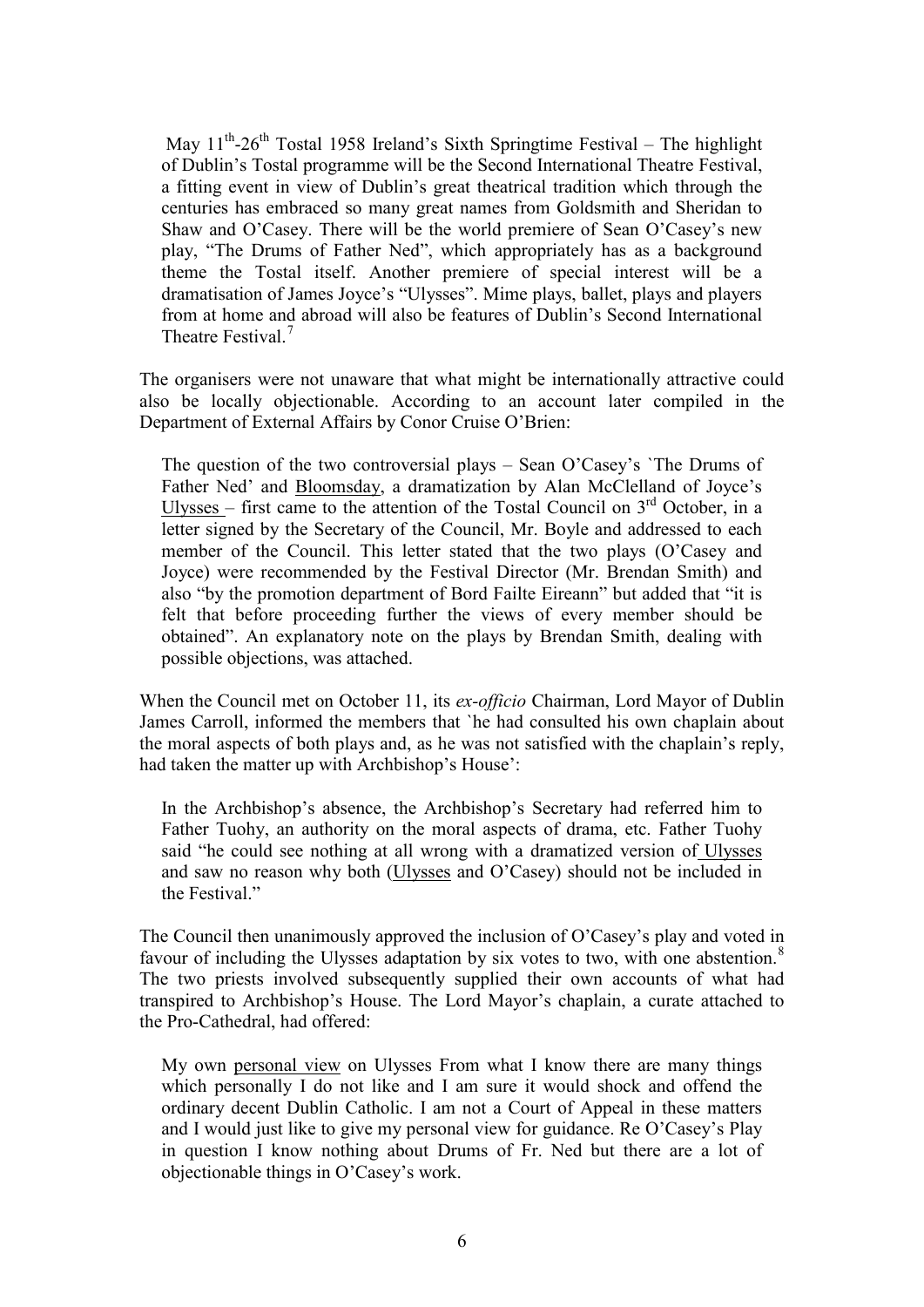The more expert Fr. Tuohy claimed to have offered a more general response - `my reply… was simply a conditional and private opinion to the effect that if the scripts contained nothing objectionable, there could be no objection to their production'.<sup>[9](#page-3-8)</sup>

With the Tostal Council's theatre festival business transacted, the Lord Mayor set off on a visit to New York. During his stay he made a courtesy call on Cardinal Spellman accompanied by a friend and by the Irish Consul General in the city, Jack Conway, on Sunday, October 20<sup>th</sup>. There as reported back to Dublin by Conway:

His Eminence said to me - "As long as you continue to represent the present government in Dublin you cannot come to this house. I will not receive you. I will not receive any member of the present government in Dublin. I will not receive Dr. Aiken. I will not receive Ambassador Boland. Any decent Irishman is very welcome to come to this house at any time and he does not have to be presented by the representative of the present government in Dublin. Their conduct in the United Nations has been disgraceful, to even think of supporting a lot of murderers and thieves." I should add that at this stage His Eminence had lost control of himself. He had thrown all dignity to the winds and was clearly in the mood to be both rude and offensive. Up to this point I did not say anything. I then said to His Eminence – "Have I your permission to report this conversation to my Government?" and he answered, raising his voice, "Yes, you can tell it to them, tell it to anyone you like". I replied "I shall do that Your Eminence". I then knelt down and kissed his ring. During all this extraordinary performance the Lord Mayor of Dublin and Mr. Grimes were standing at the other end of the dining room and as I started to go towards them to leave the dining room, the Cardinal walked along beside me and when he came to the Lord Mayor and Mr. Grimes he said to the Lord Mayor – "I have just told the "Ambassador" that he should not come to this house again, that I will not receive him, that I will not receive any member of the present government in Dublin. Their conduct has been disgraceful". He then said to the Lord Mayor – "Did you read Dr. Aiken's speech in the United Nations". The Lord Mayor, who to me looked rather stunned by the whole performance, simply shrugged his shoulders and did not, so far as I could see, make any reply. The interview was now concluded and the Cardinal let forth a laugh. In a high pitched tone he said "Ha, ha, ha" – it sounded to me like the laugh of a person who was temporarily deranged.<sup>[10](#page-3-9)</sup>

It is to the Irish policy at the UN that prompted this extraordinary outburst, and would become linked with the presence of objectionable plays in the theatre festival programme in the letter from the Irish to the US hierarchy a few months later, that we now turn.

#### *Ireland's Independent UN Policy*

The ten year block on Irish entry into the UN was ended in 1955 by a superpower package deal which admitted about a dozen new members. One half of these had previously been kept out by Soviet, and the other half by Western, opposition. An Irish Permanent Mission to the United Nations (PMUN) was then set up in New York with Frederick Boland as Ambassador while a new UN section within Iveagh House was created under Conor Cruise O'Brien. Under the second Inter-Party government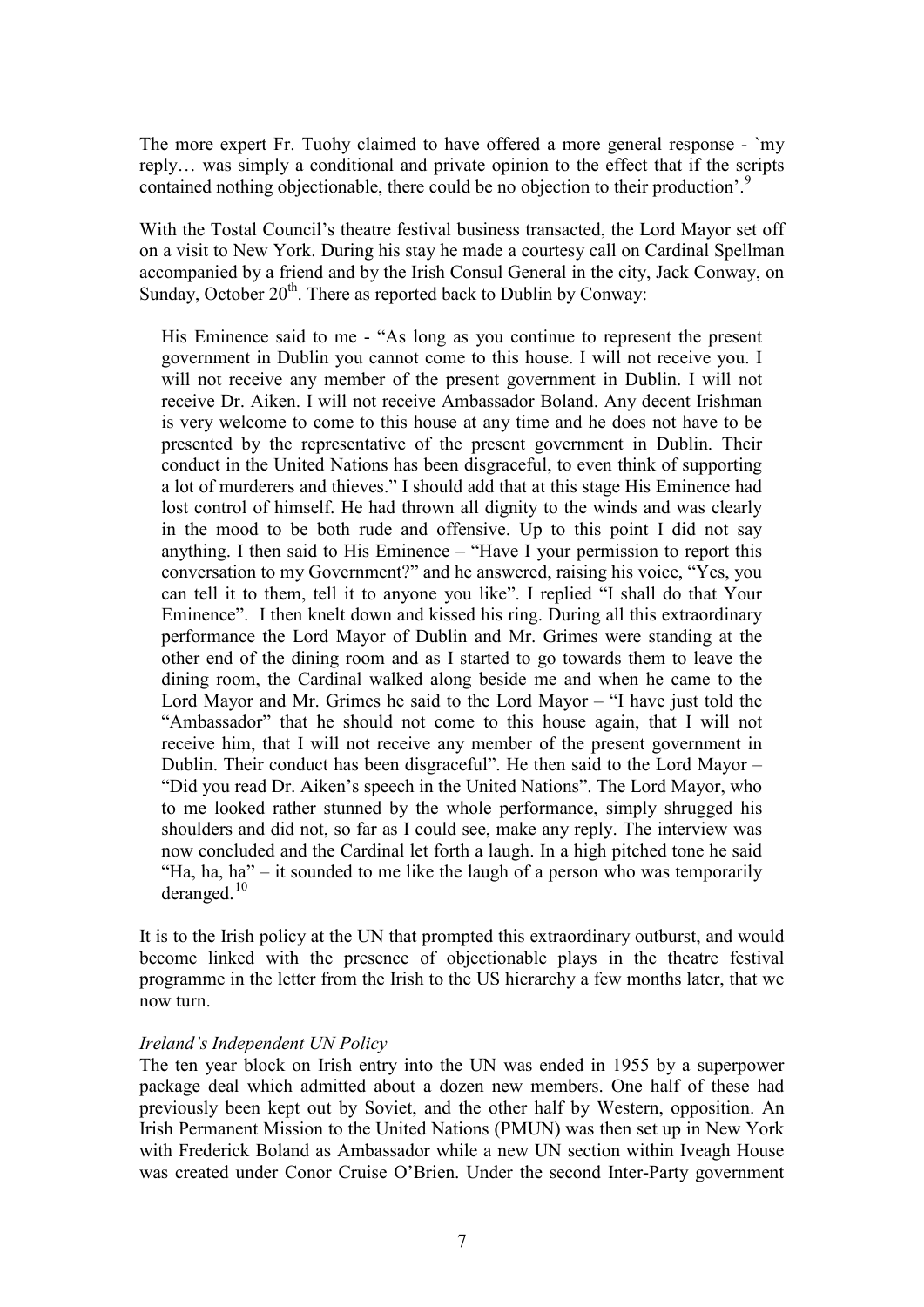Irish policy at first faithfully followed the lead given by the USA but when Fianna Fail returned to power in 1957 Frank Aiken initiated a new independent line. A manifestation of this change was the decision to vote in favour of discussion of China's representation at the General Assembly session that September. This representation was in the hands of the Formosa-based regime of Chiang Kai Shek. US policy, and that of its European allies (although many of them diplomatically recognized the Communist regime in Peking), was to oppose the discussion of the matter which a combination of Communist states and non-aligned ones such as India sought to promote. When US representatives learned of the Irish intention to break Western ranks, the help of Cardinal Spellman had been enlisted in an unsuccessful attempt to bring Ireland back into line (Skelly 1997: 92-101 and 114-124). Plainly Spellman was greatly angered by what had transpired but how widely were his feelings shared within the church and within Irish-America?

Boland is quoted (by Keogh 2005: 242) as stating `many years later' that `we brought down a ton of bricks' by voting in this way. At the time, however, Boland's letters consistently play down the significance of the hostile reaction from both US clergy and laity. Some three weeks after the vote was cast, and three days before Spellman's tirade on the occasion of the Lord Mayor of Dublin's visit, Boland wrote that:

Outside New York any strong feeling there ever was seems to be fading out. Irish-Americans of strong Catholic feeling occasionally talk to the consular officers about the matter when they meet them. But as often as not they are asking for information as much as making complaints. Boston hasn't had any letters about the matter for over a week; people have ceased to ring up the Consulate General here; there is no trouble at all in Washington because [Ambassador] John Hearne managed to persuade Bishop Hannon to "kill" Maurice Leahy's propaganda ... The thing would be dead were it not for the little man [i.e. Spellman] here.<sup>[11](#page-3-10)</sup>

When Boland visited Chicago in late November and saw Cardinal Stritch he reported that: `I was with him over half an hour and although he chatted freely and asked me several questions about the U.N. he made no reference whatever to the China vote and gave no sign of being in any way critical about our attitude on U.N. issues'.<sup>[12](#page-3-11)</sup> In the middle of December he wrote that `here the thing is almost, if not quite completely, dead… there are still critics but they aren't bothered anymore'.[13](#page-3-12) In the middle of January 1958 he observed that `it's difficult to talk about this business without giving an exaggerated impression of the extent to which our people here are bothered about it'<sup>[14](#page-3-13)</sup> While some exiled Chinese bishops were supporting a campaign waged by Maurice Leahy's Oriel Society against the Irish policy stance<sup>[15](#page-3-14)</sup>, Archbishop Cushing of Boston was (as will be discussed below) the only leading US church leader apart from Spellman to provide endorsement for this campaign.

With regard to Spellman himself, Boland wrote in the middle of November that `in my view it is better for us to maintain an attitude of aloofness as regards Madison Avenue until we have some evidence that the irascible and rather rude attitude, evidenced when Jack Conway called with Lord Mayor of Dublin, has been modified… we are also being rather conservative about accepting invitations to other Catholic functions at which the Cardinal is to preside'.<sup>[16](#page-3-15)</sup> In the New Year, however, a number of figures with links to both the Cardinal's entourage and Irish diplomatic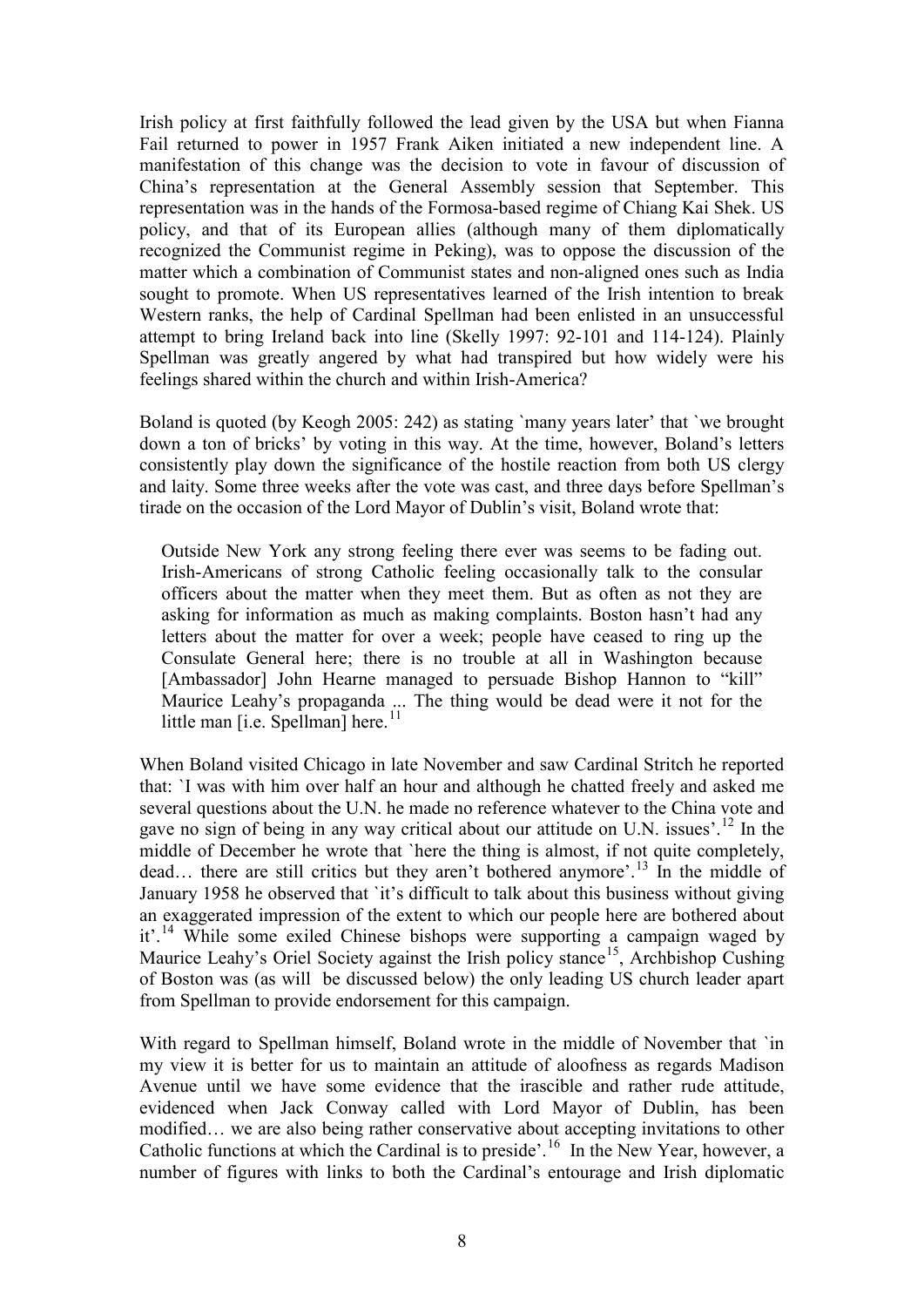representatives were actively seeking to end the rift before Saint Patrick's Day. Meanwhile, on the other side of the Atlantic, another disgruntled ecclesiastic was making his feelings known.

#### *The Theatre Festival Programme and Archbishop McQuaid*

As noted above, Archbishop McQuaid had been away when the Lord Mayor had made his approach to Archbishop's House. On November 13 the returned Archbishop informed Father Tuohy:

I fear that the opinion expressed by you in regard to the choice of "Ulysses" by the Dublin Tostal is being regarded as an opinion of Archbishop's House because Father Martin recommended the Lord Mayor to consult you, without my knowledge. I would like you to take means to remove any such misunderstanding, for I shall feel obliged to take very definite action if either Ulysses or O'Casey's play be chosen by the Tostal. The "Rose Tattoo" ought to have been a lesson to the Tostal.<sup>[17](#page-3-16)</sup>

It is not known what efforts Fr. Tuohy made after receiving the Archbishop's letter but it is clear that these failed to dent the prevalence of a perception that the church authorities had been consulted about, and had given clearance to, the plays. The Archbishop himself moved into action on December 28 with a letter that noted the Council's inclusion of the two plays in the theatre festival programme and withdrew permission for the Mass with which it had become customary to open the Tostal festival in Dublin.<sup>[18](#page-4-0)</sup> This action threw the Dublin Tostal Council into turmoil. According to a Department of External Affairs memorandum:

On 2nd January a special meeting of the Council was held, at which Bord Failte was represented by an observer. The Council decided, on the Lord Mayor's casting vote, to drop the two plays in deference to the Archbishop's wishes. It was decided, however, to suspend action on this decision because some members felt that the withdrawal of the plays, and the consequent publicity, might not in fact be in accordance with the Archbishop's wishes. It was not intended, at this stage, that there should be any publicity about the decision but unfortunately a member of the Council "leaked" the story to the press.<sup>[19](#page-4-1)</sup>

The first stories appeared in print on 8 January.<sup>[20](#page-4-2)</sup> On 6 January the Council's Deputy Chairman, Charles Brennan, had had two meetings at Archbishop's House. Notes of the meeting record that Brennan repeatedly stressed his own opposition to including the plays in the festival programme, revealed that there had already been a newspaper inquiry to Brendan Smith about programme changes, reported that the London-based writer adapting Ulysses was consulting a Fr. Agnellus Andrews as he went along and predicted that supervision by Smith of his script and presentation were likely to lead to O'Casey's refusal to proceed. Stressing that he was `at your Grace's service in the matter':

Mr. Brennan said he had come to enquire, for the Council, if the letter of the Archbishop withdrawing permission for a Mass on the occasion of the Theatre Festival must be taken as implicit condemnation of the action of the Council in sponsoring the two plays, or whether it meant that the Archbishop did not consider it appropriate that a special Mass be celebrated for the occasion.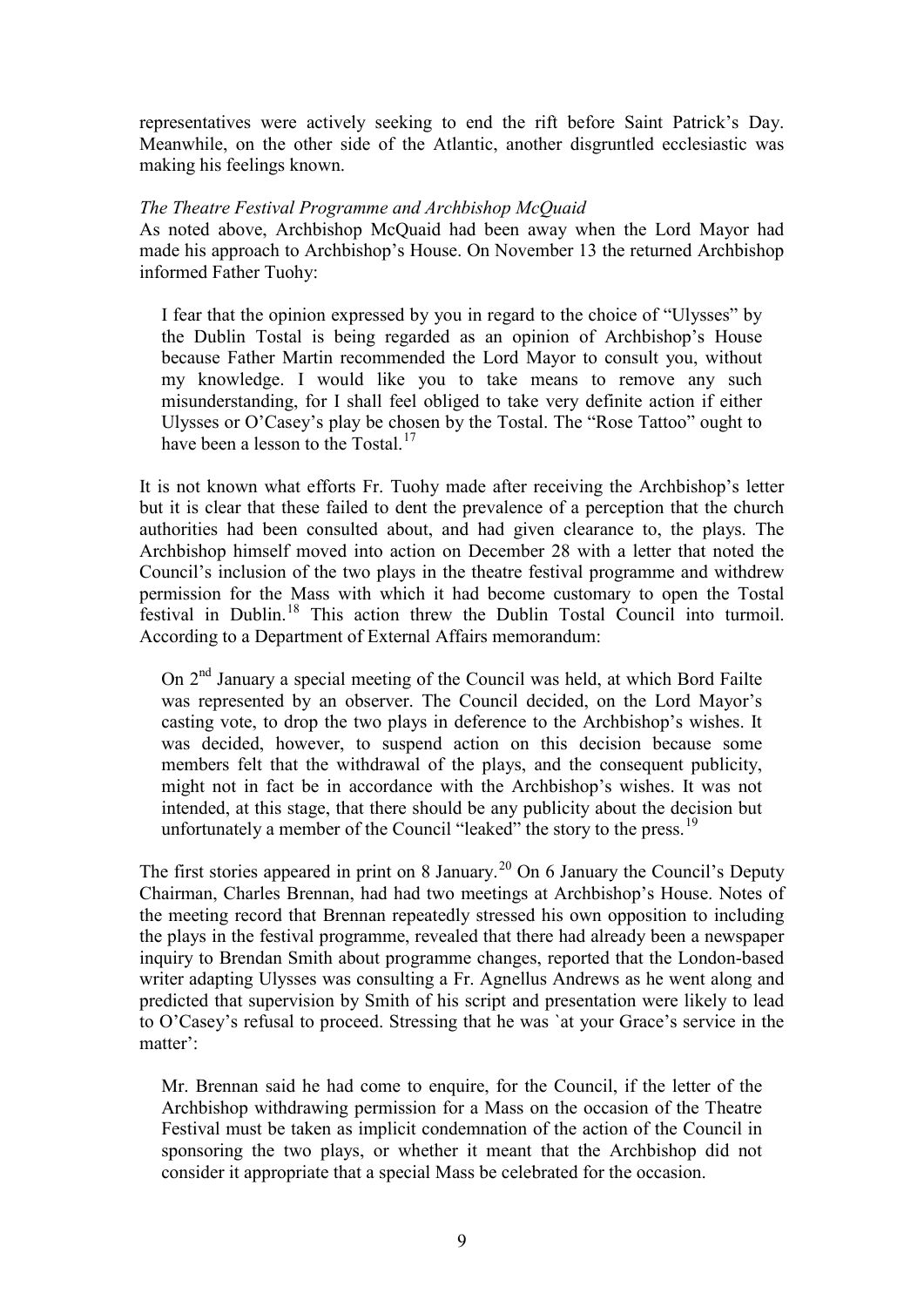The soundness of his professed views notwithstanding, Brennan was told in response that `the AB considers that he has sufficiently dealt with the situation in his letter of December 1957' and that `the Archbishop instructed me to say in answer to any other questions that I had no comment to make'.<sup>[21](#page-4-3)</sup> According to the Department of External Affairs memorandum, `Mr. Brennan, on the basis of this, formed the opinion that His Grace was not now asking the Council to drop the plays'. On January 9, the Dublin Tostal Council, having heard a report from Brennan, rescinded its previous decision and decided to proceed with the inclusion of the two plays. The 14 January decision of the Standing Committee of the Irish Hierarchy to write to its US counterpart responded to this stance. In addition `at this stage a considerable agitation against the Festival Programme developed' as `several sodalities urged their members to protest'.<sup>[22](#page-4-4)</sup> A significant split within Bord Failte also appeared.

On 20 January the Bishop of Killaloe, Joseph Rodgers, wrote to Archbishop McQuaid reporting a visit he had received from the Shannon-based Chairman of the board, Brendan O'Regan:

Your Grace will remember him as a student in Blackrock College. Mr. O'Regan is very disturbed over the proposal… the main cause of his anxiety is that Bord Failte has, as usual, given a grant-in-aid to the Dublin Tostal Council for dramatic and ancillary productions. In view of the very correct and laudable stance taken by Your Grace Mr. O'Regan is afraid that a controversy will arise and that Bord Failte will suffer as a result.

Asked by the bishop `why Bord Failte had sanctioned a grant towards the production of the above-mentioned plays', O'Regan is quoted as stating that `the Bord Failte proper is only a party-time body, with a full-time Executive in Dublin, and that it was the latter who really dealt with the matter'. The Bishop advised against the meeting O'Regan was seeking to secure with Archbishop McQuaid and, as an alternative, the two Clare men had devised a proposal whereby three questions were to be put to a panel of three experts:

1st are the proposed plays offensive to Catholics, or do they contravene Catholic doctrine or belittle Catholic morals?

 $2<sup>nd</sup>$  Are these plays likely to cause public controversy or even disturbance?

3<sup>rd</sup> What is their literary value? Are they "good theatre" in the real meaning of the term, and can they be regarded as truly representing Irish life and Irish cultural and social conditions?

If the panel answer `no' to the last question and `yes' to the two first questions Mr O'Regan would then ask that the grant be withdrawn, as it is the stated policy of the Board that all matters likely to cause public controversy be avoided.

For Archbishop McQuaid the essential point was that `no matter what questions may be put to a panel of dramatic experts, the Holy Sacrifice may not be linked with Joyce or O'Casey'. Replying, Bishop Rogers affirmed that `Your Grace's refusal to have the Holy Sacrifice of the Mass linked with Joyce or O'Casey is warmly commended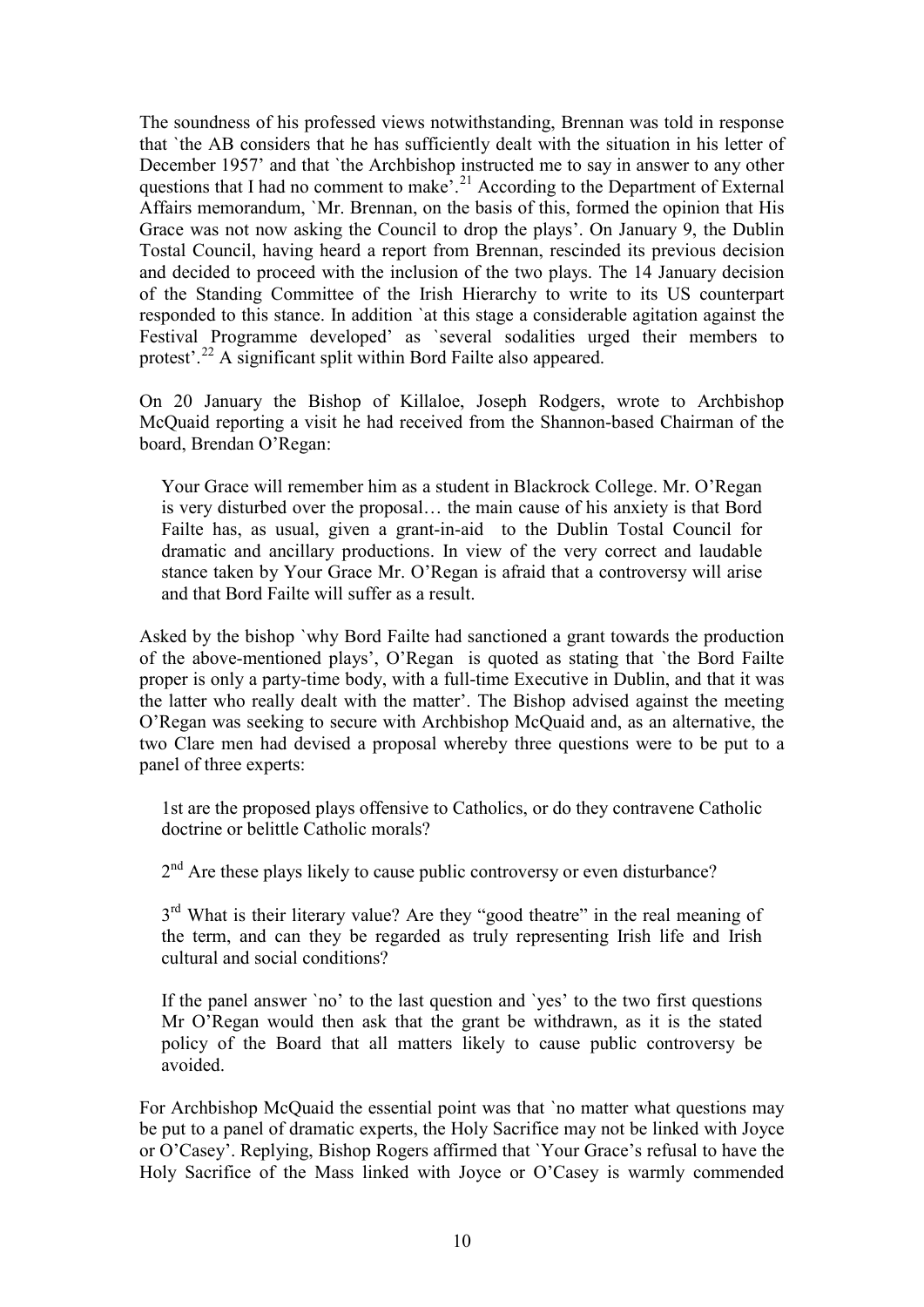everywhere in Catholic circles' but also argued for the presentational utility of a negative expert panel verdict - `fortified with this opinion Bord Failte could not be accused of having acted under any "ecclesiastical pressure" in withdrawing the grant'.[23](#page-4-5) Although McQuaid had not encouraged the expert panel idea, and it is difficult to see how after weeks of press publicity on ecclesiastical opposition to the plays a negative appraisal by the expert panel could be widely seen as being independent of and unconnected to church pressure, O'Regan moved forward with the scheme reportedly giving `a triple directive to Mr. O'Driscoll [Director-General of Bord Failte] to have the two plays examined by three experts and submit as report on whether they were in a way offensive to religion, to any section or to nationality'. There are contradictory accounts as regards the experts' verdict on the O'Casey play but all versions agree that proceeding with the Ulysses adaptation was favoured by a majority of those consulted.[24](#page-4-6)

In early February, some three weeks after the Standing Committee of the Irish Hierarchy had decided to solicit their US counterparts' aid in the matter, there was still a majority on the Tostal Council for retaining the plays. Although it was not generally known, O'Casey, as predicted a month earlier by Charles Brennan, had by then actually withdrawn his play, having been presented with a demand that the director assigned to it be given 'the necessary authority to make such alterations as he requires' (Hickey and Smith 1972: 134-151; Murray 2004: 386-404). Bloomsday continued to be part of the programme and its adapter remained willing to the end to make changes if he had to do so to satisfy the church authorities. The end came on 14 February when Bord Failte, even though it lacked the fig leaf of negative expert appraisal to cover its retreat, informed the Tostal Council that it was withdrawing its subsidy on the grounds that `the play "Bloomsday" because of its offensive associations would involve the Tostal in considerable and harmful public controversy'.[25](#page-4-7) By then another member of Bord Failte besides O'Regan had been given cause for grave concern in relation to the Theatre Festival programme. This was the Aer Lingus/Aerlinte Eireann<sup>[26](#page-4-8)</sup> Chief Executive, J.F. Dempsey - a 'decent Irishman' still welcome at Cardinal Spellman's house in New York

#### *Launching the Irish Transatlantic Air Service*

When Fianna Fail lost office in 1948 well-advanced plans backed by Sean Lemass to launch an Irish transatlantic air service were, much to his chagrin, abandoned by the Inter-Party government (Share 1986). In October 1957 the project was revived, although the Department Finance wanted the matter left in abeyance. By December proposals were in place to start a service in the Spring of 1958.<sup>[27](#page-4-9)</sup> When Dempsey and Aerlinte Chairman, John Leydon, returned from a promotional visit to New York, Leydon brought back a letter from Frederick Boland to Frank Aiken written on 9 February. This referred to:

The way he [Spellman] received Sean Leydon and Gerry Dempsey when he called on them last Sunday. He immediately tackled them about the trouble between John Charles and the Dublin Tostal Council. He was in a positive fume about it and mentioned that he had received an "official letter" about it from John Charles himself! When Sean Leydon said he thought the thing was largely due to a misunderstanding he said sharply "it was no misunderstanding - it was a mistake"; and after further muttering about the Tostal business he added "… and this coming on top of Mr. Aiken's vote on China!"<sup>[28](#page-4-10)</sup>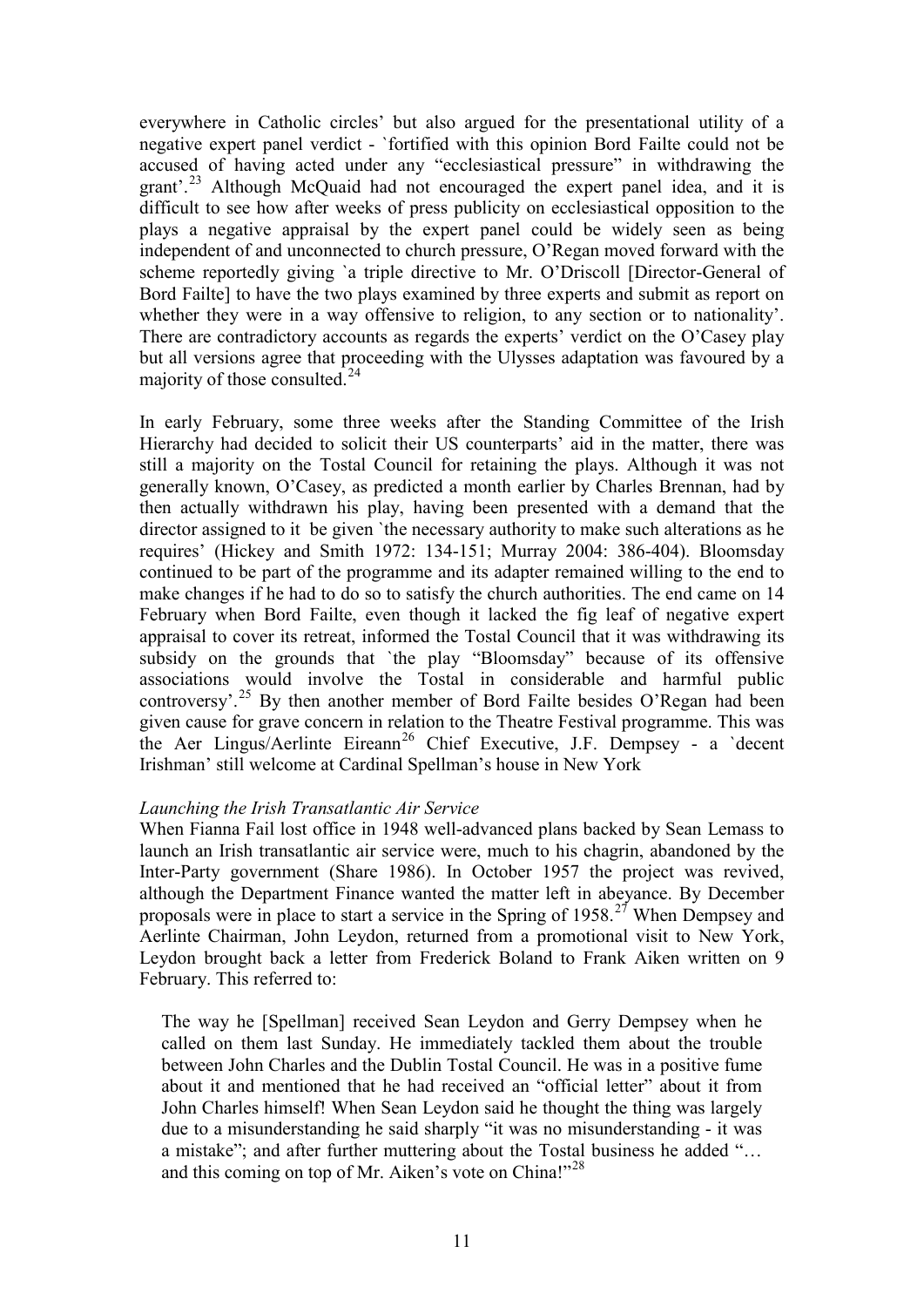Boland's principal concern was with Spellman's disposition ahead of an 18 February luncheon at the Cardinal's house which had resulted from intermediaries' efforts to heal the rift between the Cardinal and Irish diplomats. Here the omens were not good - `Sean Leydon got the same impression as Jack Conway that the little man has become a real pocket Hitler apt to go completely off the deep end if he is crossed or contradicted at all!' Leydon and Dempsey, on the other hand, can hardly have been other than seriously worried about the implications for their soon to be launched air service. Initial losses were generally accepted to be inevitable and the Department of Finance had argued that these could well persist in the longer term. Party political, as well as financial, capital had been invested in the venture and its failure could be expected to attract sustained Fine Gael criticism of Fianna Fail extravagance and misjudgement. Having gone to the USA to cultivate goodwill, the two men could hardly have been other than dismayed by Spellman's agitation and the manner in which it was being encouraged by Irish episcopal intervention. Although documentary evidence on the point is not available, it would be surprising if Dempsey, on his return, did not throw his weight behind the movement within Bord Failte initiated by O'Regan to get the offending plays out of the theatre festival programme.<sup>[29](#page-4-11)</sup>

#### *Table Talk*

On 18 February Boland and Conway lunched with the Cardinal, four other clerics and two of the lay intermediaries who had brought the two sides together. According to long account Boland subsequently sent to Aiken, after some initial small talk:

The Cardinal then began to talk about the difference that had arisen between the Archbishop of Dublin and the Dublin Tostal Council. He said he was to glad to read in that morning's paper that the Council had decided not to produce the play based on Joyce's Ulysses. He understood they had decided to drop the O'Casey play too. That made it easier for him to deal with a letter he had received from the Standing Committee of the Irish Bishops; but what he could not understand was how the Dublin Tostal Council had ever decided to put on the plays at all.

Boland in reply defended the good faith, if not necessarily the good judgement, of the Dublin Tostal Council, pointing to its members' reliance on what they believed to be sound advice from two priests (one a Jesuit). Then:

The Cardinal said that he had spoken about the matter to Mr. Dempsey of Aer Lingus when he had called on him recently, and he was glad to see that the Council had decided to drop the two plays. (Mr. Conway and I both got the clear impression that the Cardinal believed that it was what he had said to Mr. Dempsey which caused the Council to drop the plays).That matter was disposed of but he would like us to hear the letter he had received from the Standing Committee of the Irish Bishops about it.

The Cardinal's Secretary then read out almost the entire the letter, omitting only the part suggesting that US bishops express their views to Irish representatives. Boland, who recalled what he had heard of its contents with a remarkable degree of accuracy in his memorandum, commented that `I cannot be absolutely sure of the actual terms used, but Mr. Conway and myself both construed the language as conveying a distinct, if guarded, suggestion that American Catholics should be discouraged from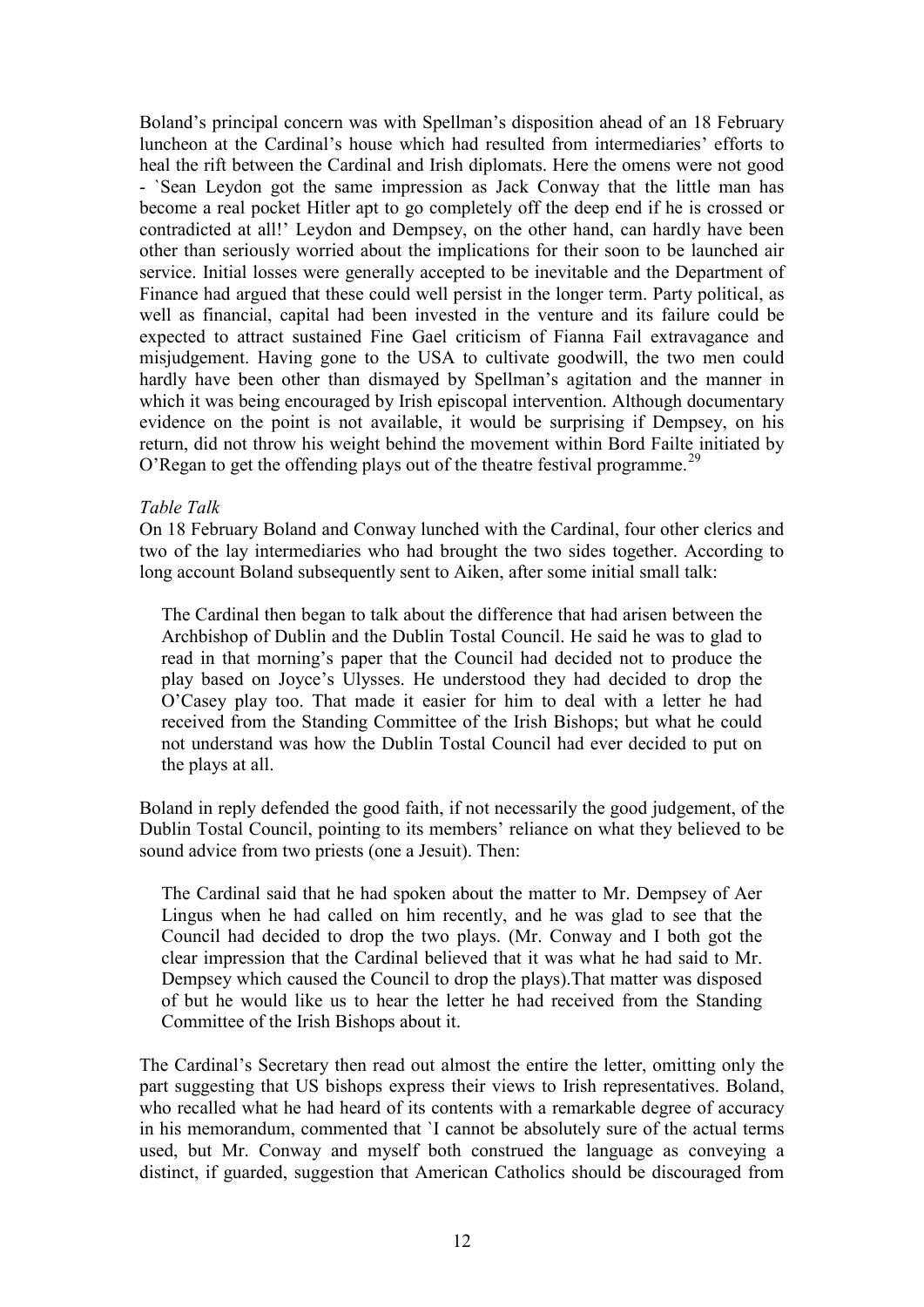visiting Ireland during the Tostal'. The Cardinal described as `ridiculous' the idea that the contents of such a letter would remain confidential. Boland, however, commended the desire for confidentiality – when `differences of view arose between the hierarchy and the public authorities… the one thing which always seemed to me extremely important [was] to avoid excessive and unnecessary publicity about them'.

After an anecdote about US soldiers serving in Korea introduced by Spellman `apparently by way of light relief', discussion moved on to the China vote. Here Spellman reiterated that `he regarded our vote on the China issue as a blunder which had dismayed Catholic opinion and our own friends here in the United States, and he felt that he personally had been badly treated in the matter':

Mr. Aiken had sat in the chair I was sitting; why had he not so much as mentioned to him what he intended to do on the China vote? Moreover, on the day of the vote, he has asked that Mr. Aiken should ring him back on the 'phone and he had never heard a word from him from that day to this?

Both Boland and Conway sought to convince the Cardinal that he had not been slighted by the Minister or his officials around the time of the vote or afterwards. They also strongly contested a wider charge made by one of the Auxiliary Bishops present that Irish officials and ministers went around making statements `belittling Irish Americans and challenging their right to have any opinion on Irish affairs or Irish Government policy'. When Spellman then brought discussion back to the specific China vote and the negative reaction to it, Boland pointed out that there were differences between US and Irish (or more broadly European) views on the Chinese question. Some vocal US critics of the policy stance carried little weight in Ireland – here Judge Daniel Troy whose long record of IRA support put him at variance with both Ireland's governments and its bishops was instanced. The Cardinal did not seek to defend Judge Troy but shifted discussion back to the unacceptability of the China vote and the unwillingness to receive visits from members of the government that had cast it which he had stated to Conway in October. Boland responded by posing the question concretely in relation to De Valera. Here Spellman at first hesitated and then conceded that he would not snub the Taoiseach. Finally Boland drew attention to the Dail's endorsement of Aiken's policy by a two-to-one majority although the Cardinal purported to be unimpressed by this.

The lunch then finished and the Irish diplomats left. Overall, Boland's memorandum concluded that `although the atmosphere throughout was slightly tense and strained, the conversation, though always frank and at moments even blunt, was at no time heated or acrimonious<sup>7</sup>.<sup>[30](#page-4-12)</sup> A little over a month later Boland wrote to Department of External Affairs Secretary, Cornelius Cremin, that public controversy over the China vote `appears now to be dead so far as New York is concerned' and that `details of what passed at the lunch are by now pretty widely known here... the general assessment... is that we on our side spoke very frankly but that the Cardinal took what we said better than might have been expected'.<sup>[31](#page-4-13)</sup> After Boland accompanied Tanaiste Sean Lemass when he called on Spellman while in New York for the inauguration of the Irish transatlantic air service to that city, Boland cabled External Affairs:  $\cdot$ interview with Cardinal this morning April 30<sup>th</sup> was quite amicable with no reference whatever recent events'  $32$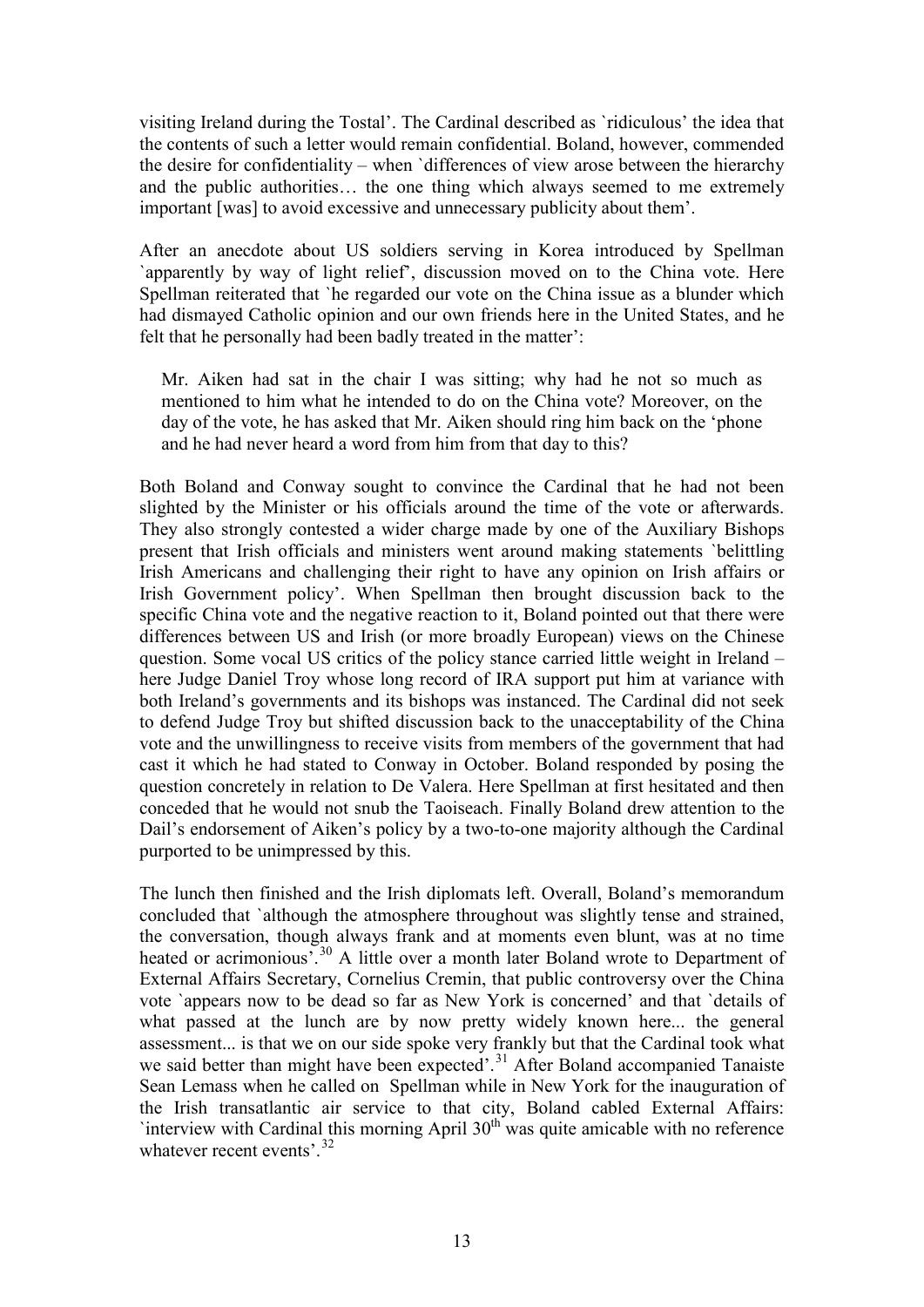As regards the reaction of US church leaders other than Spellman to receipt of the hierarchy to hierarchy letter, Boland reported on March 22 that none of the US bishops with whom the Washington Ambassador and PMUN had been in contact since Cardinal Mooney had circulated it `had made any allusion at all to the Tostal affair or the China vote'. On 21 July the Washington Ambassador sent an account of a lunch at the embassy attended by Monsignor George Higgins of the National Catholic Welfare Conference:

The N.C.W.C. is, as you know, under the direction of the United States Hierarchy. The ranking members of the staff of the Conference are daily in touch with one or another of the Hierarchy in connection with the Conference's extensive national and international activities. They know the views of the various bishops and archbishops intimately. In the course of the conversation at luncheon…Monsignor Higgins… said that most of the American bishops regarded the letter as an extraordinary document, unwise, and uncalled for.<sup>[33](#page-5-0)</sup>

#### *Pilgrimage Tourism*

As noted earlier, John Cooney's previous reference to this episode presents American Episcopal anger over the China vote as leading to the encouragement of a boycott of pilgrimages that inflicted significant damage on the Irish tourist industry. No evidence to indicate the pursuit of such a boycott has been found – nor indeed is there evidence of the widespread anger that might have prompted it. Here briefly the case of the US church leader most active in promoting pilgrimages to Ireland and, alongside Spellman, most evidently upset by the China vote – Richard Cushing, Archbishop of Boston – will be considered.

At the same July 1949 meeting where the Inter-Departmental Working Party on Dollar Earnings heard about plans for an annual drama festival, the Chairman of the Irish Tourist Board informed its members that a forthcoming Boston pilgrimage was `being regarded as a test case by American Express'. Parties of several hundred pilgrims were led to Ireland by Archbishop Cushing in 1949 and 1953. Serious illhealth curtailed Cushing's own leadership role thereafter but sizeable Boston pilgrim parties continued to come in subsequent years. This high level of activity was not recorded in the case of other US dioceses.<sup>[34](#page-5-1)</sup>

With the Oriel Society protests against the Irish China vote just getting under way in October 1957, Cushing voiced his support:

The Chinese Communist regime has never conformed to the practices of civilized nations. It gives no indication that it will do so in the future. The encouragement given this diabolical regime by the Irish delegation at U.N. shocked and saddened me and all the clergy and the faithful of the Archdiocese of Boston.

Later in that month another message from the Archbishop was read to an Oriel Society meeting `congratulating the Society on their alertness in contacting Cardinal D'Alton concerning the strange attitude of Ireland's UN delegation IN THROWING A BOUQUET TO RED CHINA'. Cushing repeated his condemnation at a Franciscan Third Order conference in Boston at the end of the month when he shared a platform with Maurice Leahy of the Oriel Society. On this occasion Leahy's claim that threats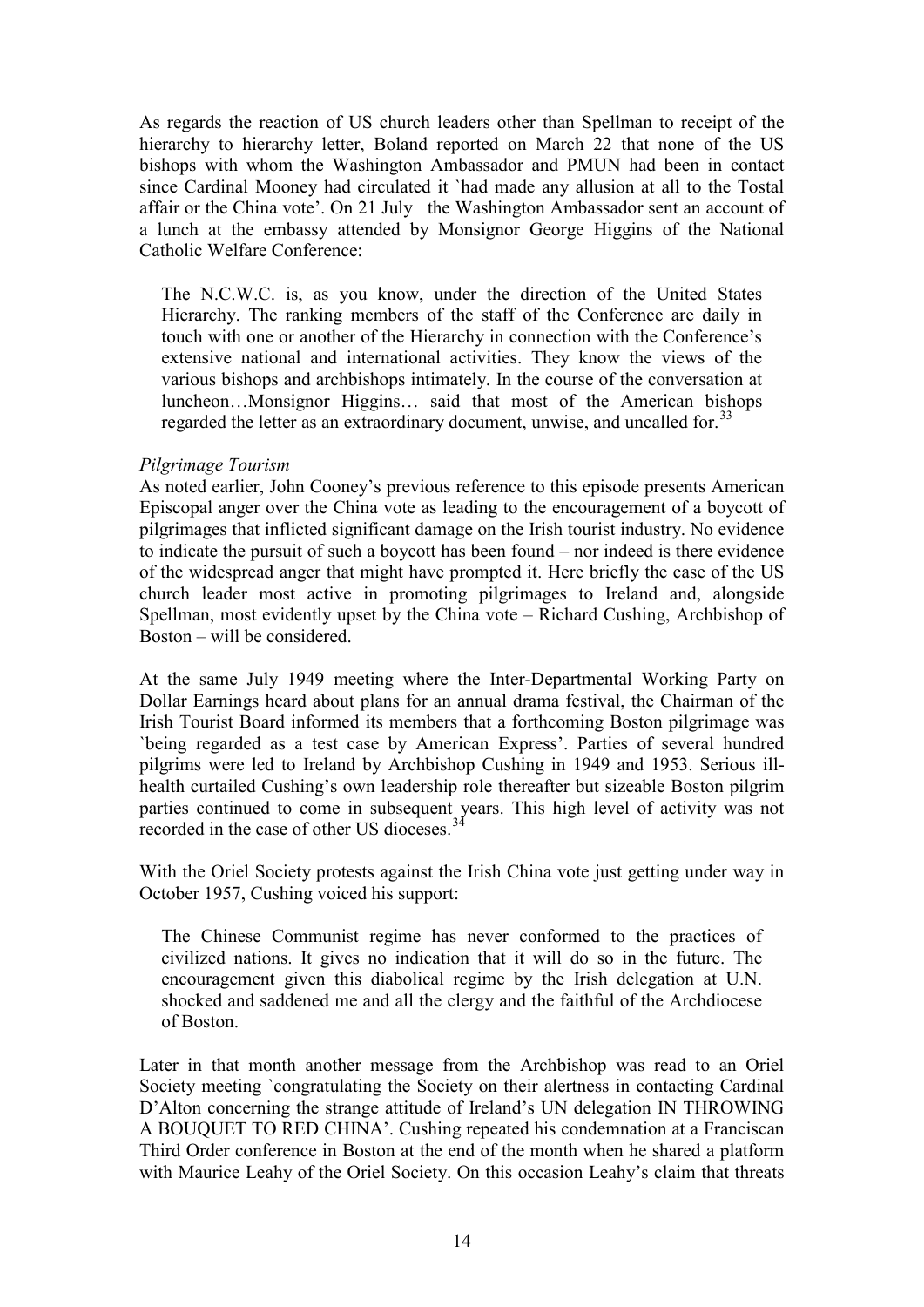had been made against him because of his criticism of the Irish government's action received substantial publicity. Before the end of the year acceptance of a gold medal awarded to him by the Oriel Society for his `outstanding spiritual leadership in combating atheistic international communism' further identified the Archbishop with the Irish government's US critics.<sup>[35](#page-5-2)</sup>

Cushing's response contrasted with that of Spellman who made no public statements on the China vote issue. Nonetheless, with relations still strained after Spellman's outburst to Conway, Boland (with Aiken's approval) decided to take up a speaking invitation in Boston for the 1958 Saint Patrick's Day festivities. There, when he met the Archbishop after Mass, `the general tone of the brief conversation was quite cordial and friendly'.<sup>[36](#page-5-3)</sup> A more extended encounter took place in June when Joseph Shields, now based in Washington Embassy but formerly the Irish Consul in Boston, paid a call. Cordiality was again the order of the day and Cushing displayed a more nuanced approach in private than his public pronouncements might have suggested. Having listened to Shields present his government's viewpoint:

In a quiet voice he outlined in an objective way some of the arguments usually put forward for and against recognition of the present Communist regime in China. Finally he said that it was a very difficult problem indeed.

Disagreement with its government in relation to China had not jaundiced the Archbishop's benevolent attitude to Ireland and he told Shields:

That not half enough had been done by the Irish in the United States for Ireland … he was dissatisfied at the little which had been done in the way of attempting to repay the immense debt which the Church in New England owed to Ireland and the Irish  $37$ 

The launching of the Irish transatlantic air service provided a repayment opportunity and here Cushing was disposed to be helpful. When introduced in July by Boston Consul, Gerry Woods, to the Irish Air Lines representative, `the Archbishop gave Mr. O'Dowd a very warm welcome and had a long talk with us over tea about the new venture. He promised his utmost support in very genuine terms'. With Cushing due to visit Ireland in August to be conferred with an honorary degree in Cork, Woods was worried about disaffection among Irish rather than American bishops:

There is one aspect of the Archbishop's visit which does cause me some anxiety, but it is of a rather delicate nature and I am not sure that it is appropriate for me to refer to it. It is the matter of Archbishop Cushing's long and close association with the Bishop of Cork with whom he will apparently be spending the greater part of his stay in Ireland. From a reading of Dr. Lucey's recent addresses, it does seem to be the case that the Bishop of Cork has acquired a thoroughly sour outlook on almost every public and governmental development in the country and I should not like to see Archbishop Cushing infected with a like ill disposition. From this point of view, the moment is not opportune at all for the visit to Cork and in this context anything that could be achieved at home towards helping the Archbishop to form a sound and balanced view of the situation would be most politic from our point of view and also from his own  $38$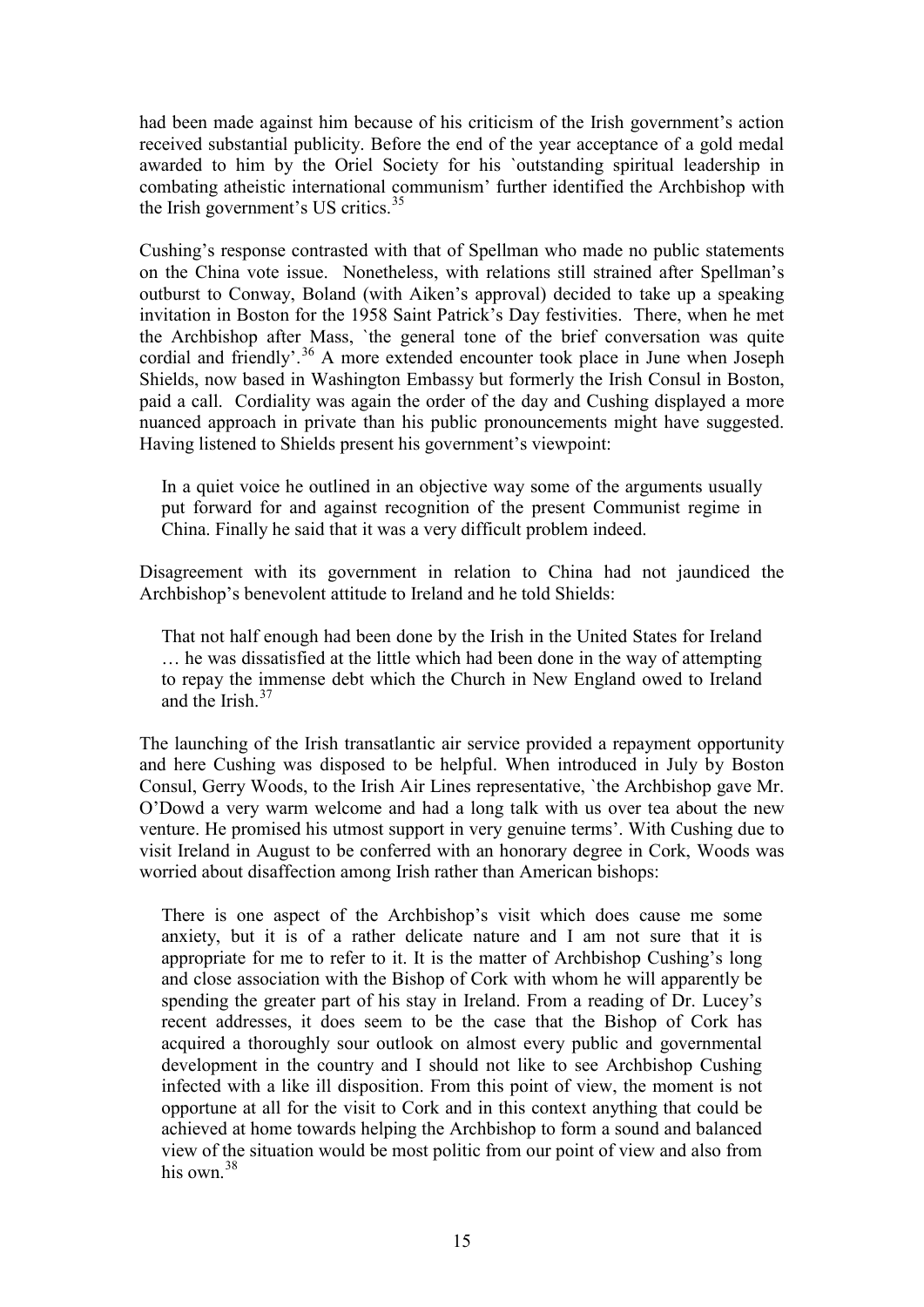Back in the positive thinking USA, with the inclusion of a film unit in the Archbishop's entourage, the idea that the visit could be used to promote the new Irish air service and Irish tourism took shape. Following the Archbishop's return to Boston, Woods reported that:

The film of the Archbishop's visit, or rather part of it was shown over a commercial TV circuit yesterday morning. It came over quite well and I understand it had a very large viewing audience. At least there is a great deal of comment about it today. Earlier in the morning, over another commercial circuit, the Archbishop himself showed some stills and gave a short commentary on each scene. There is to be another showing of the film on Wednesday, before the evening news on the largest commercial circuit in this area and I understand this will be a very finished job. The studio people had not time to do editing for last Sunday morning. With all of this, you will agree, we have done very well out of the Archbishop's visit and Aer-Linte have certainly nothing to complain about publicity-wise, for their inaugural. $39$ 

Quoted by Boland in support of a `pocket Hitler' characterisation of Spellman in February, John Leydon had a more agreeable experience to report in October on his return to Ireland after the Aerlinte Inaugural Flight to Boston. There he had found Cushing – who made a speech at the opening of Aerlinte's Boston office - `most affable and friendly... there was no reference whatever to China and no indication that there is any cloud on the horizon'.<sup>[40](#page-5-7)</sup> In December Cushing was made a Cardinal. From Rome, the Irish Ambasador to the Holy See reported on a dinner in honour of the new American Cardinals he had attended. Both Spellman and Cushing were present: the other guests `were mainly American clergy, with Irish names predominating'. Here the Ambassador `heard very kindly things said about our representatives in the United States, and no mention was made to me of our policy in relation to the admission of Communist China to the United Nations or of any other controversial topics'.<sup>[41](#page-5-8)</sup> In April 1959 Aerlinte was the carrier used for a Boston handicapped children's pilgrimage to Lourdes whose itinerary included an Irish visit. [42](#page-6-0)

# *Conclusion*

The hierarchy to hierarchy letter is dated 4 February 1958. That a letter dealing with the Tostal plays had crossed the Atlantic was known to Irish diplomats by 9 February, but they were then under the impression that it had been sent by one individual prelate (Archbishop McQuaid) to another (Cardinal Spellman). They became aware of the collective character of both the author and the recipient when most of the letter was read out at the 18 February lunch. Finally by 24 February the Washington Ambassador had obtained a physical copy of the letter and dispatched further copies to the Department in Dublin and to Boland in New York. Once officials and ministers knew, how did they respond?

On 8 March Boland was informed that `the Minister wishes you to know that he takes a very serious view of the action of the Hierarchy'. This action was deemed objectionable on two counts. First, no approach had been by the hierarchy to the government before it set out on this `circuitous route' to influence its policies. Second, the government had, in Aiken's view, no real responsibility in relation to the Tostal: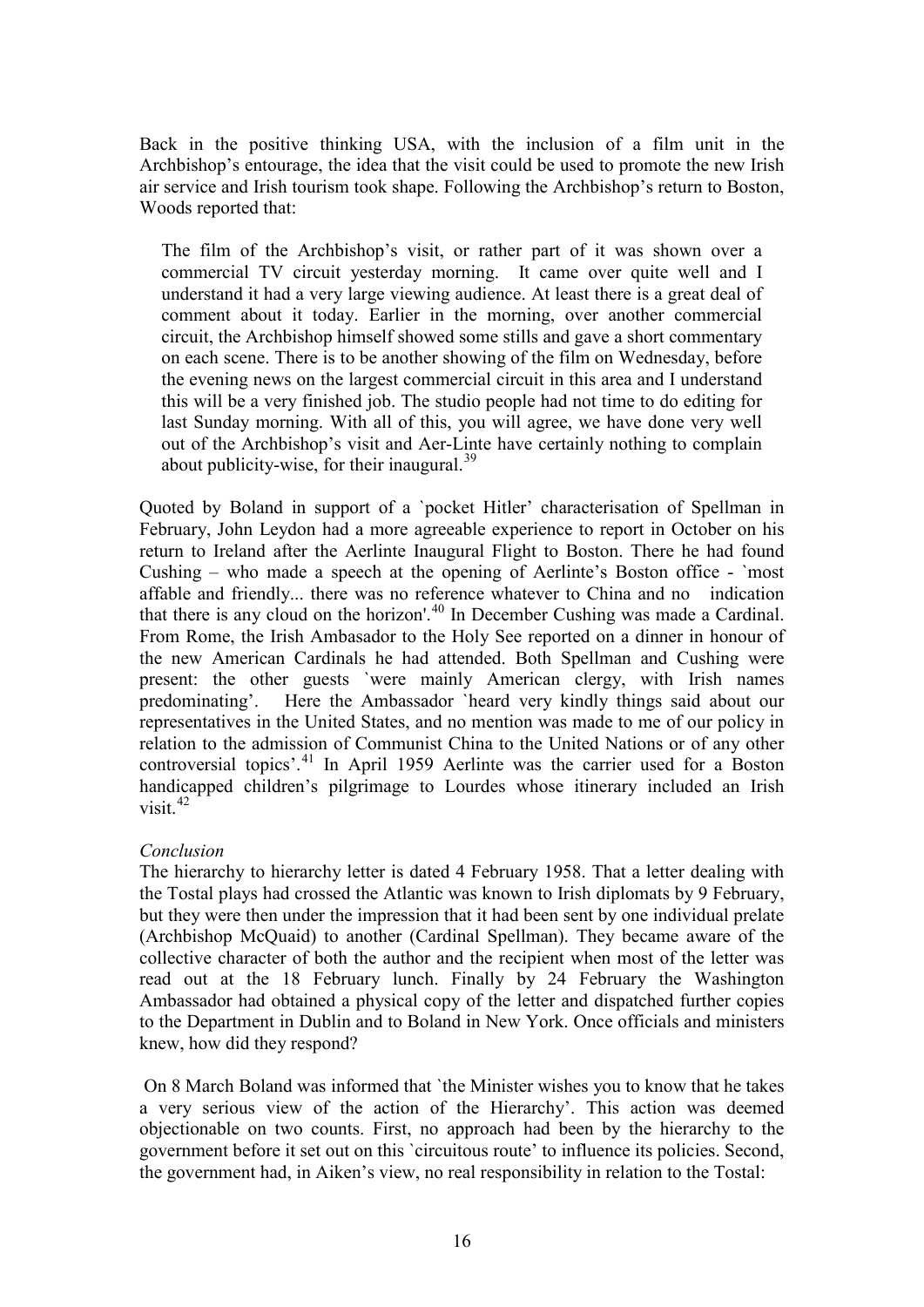So serious a view does the Minister take of the letter that he has been considering having the Taoiseach approach the Cardinal. The whole affair is all the more difficult to comprehend, as the facts, as known to us (and we have been at pains to check them to the utmost), indicate that at least two priests had been consulted about the plays complained of and had expressed the view that they were unobjectionable, and also that some people who could not be even remotely accused of being indifferent to the views of the church likewise saw no objection.

In Dublin only Aiken and the Department Secretary, Cornelius Cremin, knew about the letter and `the Minister does not wish that anyone else except yourself should hear about it from us or should be aware of his reaction to it'. In conveying the Minister's views, Cremin himself observed that `there is in fact, as far as I can see, a complete absence of liaison between the Hierarchy and the Government which is, I feel, and I think the Minister also feels, unfortunate<sup>5</sup>.<sup>[43](#page-6-1)</sup> This was a point that Boland addressed at length in his reply to Cremin:

I very strongly agree with you that the present lack of informal liaison between the Hierarchy and the Government is very unfortunate. It presents a constant risk of embarrassment and difficulty. As you know the liaison was always very close in the past. Joe Walsh was, as you know, on close personal terms with the Archbishop of Dublin and other members of the hierarchy and this enabled him to keep the Taoiseach constantly informed of their views and reactions. After Joe Walsh left, I carried on the same liaison with the Archbishop of Dublin. I took advantage of quite minor pretexts to go and see him from time to time and he in turn used to invite me fairly frequently to dine with him at Killiney. On a few occasions – e.g., in connection with the Public Health Bill of  $1947 - I$  saw him at the Taoiseach's request and I usually found him anxious to be helpful in that kind of context. I know that the Archbishop of Dublin valued this informal political contact and has expressed regret to several people that it lapsed when I went to London.<sup>[44](#page-6-2)</sup>

The restoration of this liaison role was, Boland suggested, `well worth thinking over'. Cremin himself might step into it, if the Minister agreed:

Perhaps we might discuss this when I am over in June. The matter is not wholly free from difficulty. Nothing, of course, could be done on our side which would encourage the Archbishop to think that he has a right to be consulted. For that reason, the contacts should not be limited to occasions on which there is something concrete to discuss. It is rather a question of establishing an easy informal social relationship which would provide the Archbishop with a channel through which he could make his views and reactions known to the Minister and to the Government in an entirely casual and unofficial way whenever there was anything that was causing particular concern to him and the rest of the Hierarchy. The liaison could, of course, be used, if desired, in the other direction also $45$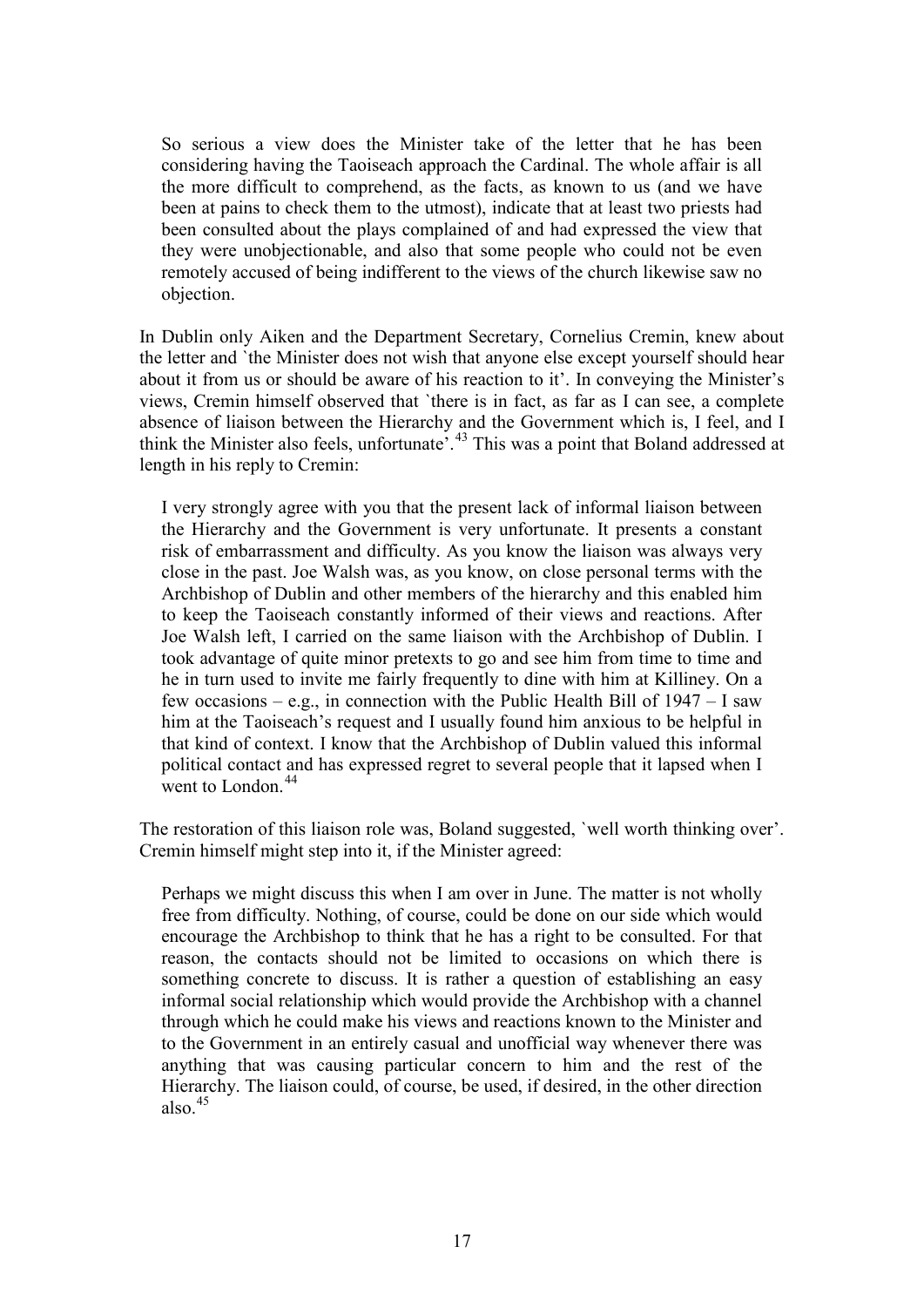Whether this suggestion was taken any further or whether the approach by the Taoiseach to the Cardinal that Aiken had in mind was pursued is not clear. No evidence has been found that either took place but here further research that is beyond the scope of this paper would be required to draw any firm conclusions. In relation to the letter that prompted thinking along these lines we will conclude by looking briefly at how Irish UN policy and the Dublin Theatre Festival were affected by the `belt of the crozier' it sought to have administered to them.

The UN policy embarked on by Aiken was maintained in spite of Irish episcopal disapproval of the vote in favour of discussing China's representation. Boland had early on formed the impression that this was not what the letter was really about in any case - `the reference to your China vote, which was just a single sentence, was thrown in as a "sop" to smooth the way for the American hierarchy's acceptance of the suggestion made in the letter about the Tostal'.<sup>[46](#page-6-4)</sup> It was not bishops but technocrats like Sean Lemass and T.K. Whitaker that changed Irish foreign policy positions with economic considerations displacing political ones as the driving force – during the 1960s `EEC membership effectively became the foreign policy priority, and Irish activism at the UN slipped from the central focus' (Fitzgerald 2005: 84 - see also Williams 1979 and Keogh 2000).

A Department of External Affairs memorandum quoted earlier refers to how in January 1958 `a considerable agitation against the Festival Programme developed' as `several sodalities urged their members to protest' against the Theatre Festival's programme. A trade union body also lent its assistance.<sup>[47](#page-6-5)</sup> A similar campaign, with the same episcopal source of inspiration, was simultaneously being run with the aims of tightening the censorship applied to books and securing a reconstitution of the Censorship Board. This campaign the Minister for Justice, Oscar Traynor, and the Taoiseach stood firm against and eventually faced down (Whelan with Swift  $2002:269-298$ <sup>[48](#page-6-6)</sup>. Mobilising pressure across the Atlantic, in the form of a threatened tourist boycott kicking in just as an Irish transatlantic air service was being launched, proved a much more effective approach for the Irish hierarchy. The offending plays were gone almost before US bishops had time to register that they were there at all. Only Cardinal Spellman displayed any active interest in the issue but that, as it turned out, was more than sufficient to ensure that it got resolved it in the manner in which the Irish bishops desired.

In the Spring of 1958 the Dublin theatre festival project appeared to be in dire straits. On its first outing in 1957 one of its most successful productions had been prosecuted. The following year the whole festival had to be abandoned because it was too late to substitute other plays for the Joyce and O'Casey ones that were dropped. In protest both Samuel Beckett and Sean O'Casey for a time refused to allow any of their works to be produced on the Irish stage (Whelan with Swift 2002: 115; Murray 2004: 404). Brendan Smith later recollected that `it was an agonizing period to live through and to work through... I had been very uneasy for a few months in 1958 about the future of the Festival'. However he also observed that `the public had its opinions about the manner in which the Festival had been jettisoned, and it is quite significant that from 1959 onwards we have had little or no trouble from minority nuisance groups trying in any way to impose censorship on the stage' (Hickey and Smith 1972: 150). Smith blamed the way in which the Festival was enmeshed in the Tostal – with its disparate activities and rival factions - for much of what transpired in relation to the 1958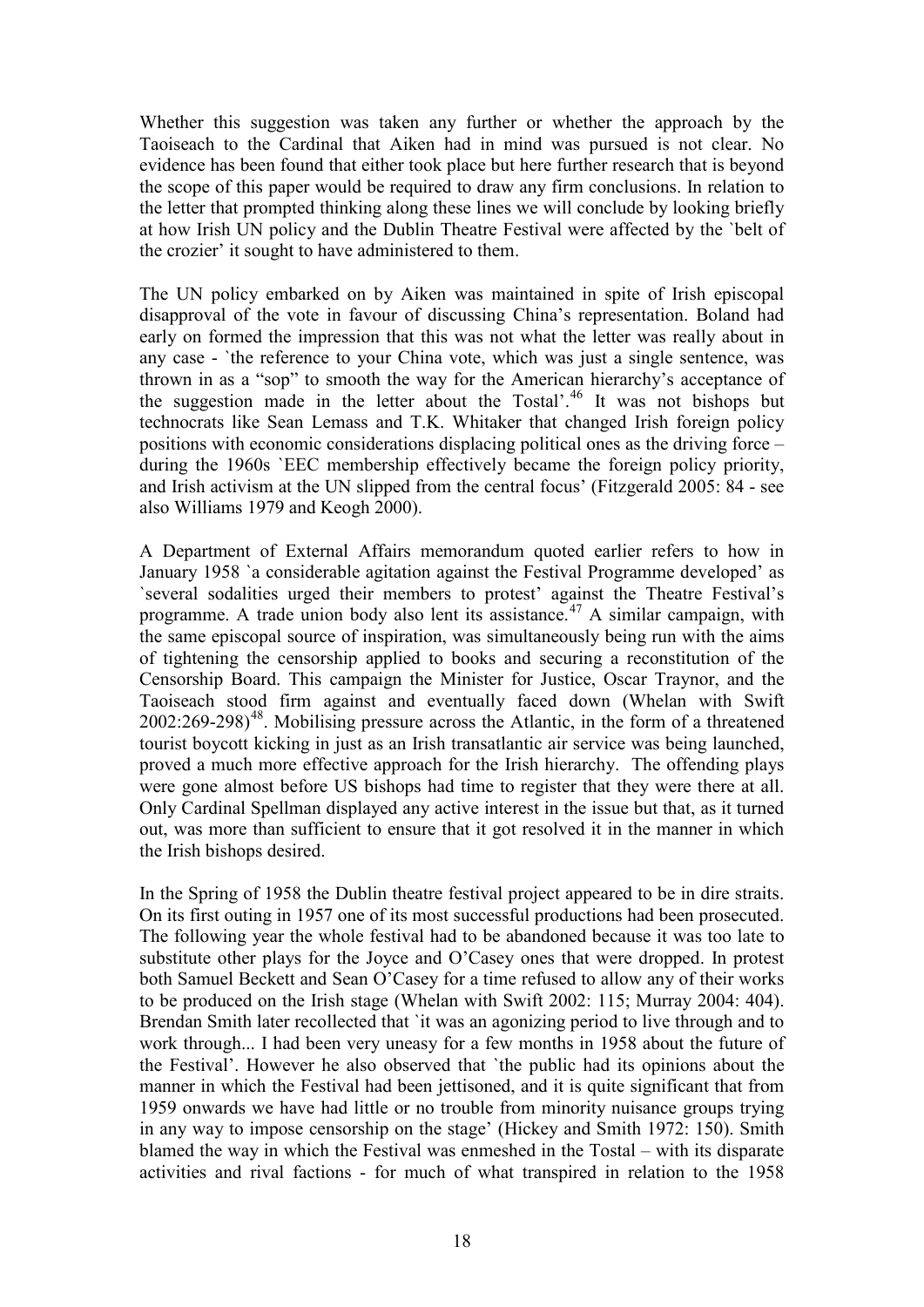programme.[49](#page-6-7) The Spring timing of the Tostal was also wrong from a theatre business point of view - `the theatre festival should be held in September as May is a "dead" month in which the creation of theatrical interest is very difficult… technically speaking, it is virtually impossible to secure Maytime interest on the part of any of the London or New York managements<sup>[50](#page-6-8)</sup>. The collapse of the Dublin Tostal Council for a second time in the wake of the February 1958 debacle removed these structural and timing difficulties for future years and, as an independent entity, the Dublin Theatre Festival went on to establish itself as an enduring feature of the national cultural calendar. The Irish hierarchy had undoubtedly won the battle in 1958 but it would subsequently go on to lose the war.

#### **NOTES**

<sup>5</sup> NAI DFA 415/267/8 An Tostal 1957 International Theatre Festival Dublin, Minutes by Sheila Murphy and John A. Belton 22/10/1956 and 23/10/1956

 $\frac{7}{1}$  NAI DFA 415/267/9 An Tostal – 1958 Dublin, undated promotional brochure

<sup>8</sup> NAI DFA P304 Tostal Theatre Festival 1958, Memorandum on the circumstances leading to the postponement of the Dublin Theatre Festival, 1958

<sup>9</sup> Dublin Diocesan Archives, McQuaid Papers, AB/8/6/XXV, File Dublin Tostal Plays Ulysses and O'Casey's "Drums of Father Ned",32 Re. Mansion House Phone and An Tostal 11/10/1957 and 38 Fr. Patrick Tuohy (84 St. Stephen's Green) to Archbishop McQuaid 14/11/1957

 $10$  UCD Archives, Aiken Papers, J. Conway, Consul General, New York to Secretary, Department of External Affairs, 22/10/1957

<sup>11</sup> UCD Archives, Aiken Papers, F. Boland, Permanent Mission to the United Nations to F. Aiken, Minister for External Affairs, 17/10/1957

<sup>12</sup> UCD Archives, Aiken Papers, P104/5899, F. Boland to F. Aiken 1/12/1957

<sup>13</sup> UCD Archives, Aiken Papers, P104/7677, F. Boland to F. Aiken 15/12/1957

<sup>14</sup> UCD Archives, Aiken Papers, P104/7678, F. Boland to F. Aiken 13/1/1958

<sup>15</sup> This campaign is not considered in detail here. It will be discussed in a future paper.

<sup>16</sup> UCD Archives, Aiken Papers, P104/7673, F. Boland to F. Aiken 15/11/1957

<sup>17</sup> Dublin Diocesan Archives, McQuaid Papers, AB/8/6/XXV, File Dublin Tostal Plays Ulysses and O'Casey's "Drums of Father Ned", 37 Archbishop McQuaid to Fr. Patrick Tuohy 13/11/1957

 $1$  For an earlier, less detailed but very suggestive, allusion see Williams (1979: 145)

<sup>&</sup>lt;sup>2</sup> UCD Archives, Aiken Papers, copy enclosed with J. Hearne, Washington Ambassador to Secretary, Department of External Affairs 24/2/1958

<sup>&</sup>lt;sup>3</sup> National Archives of Ireland (NAI) Department of Foreign Affairs 305/57/114/1 Meetings of Working Party on Dollar Earnings Tourist Aspect, Minutes of Meeting No. 15, 24/6/1949 and Minutes of Meeting No. 19, 27/7/1949

<sup>&</sup>lt;sup>4</sup>NAI Department of Tourism and Transport (DTT) TTA 12/5, 1 Future of An Tostal 2 Commencement date in 1954 and subsequent years, see "memorandum recently approved by my board representing their current thinking on Tostal" enclosed with T.J. O'Driscoll, Bord Failte to J. Connor, Assistant Secretary, Department of Industry and Commerce 30/6/1958

<sup>&</sup>lt;sup>6</sup> Ibid., C. Cremin, London Ambassador to Secretary, Department of External Affairs 28/6/1957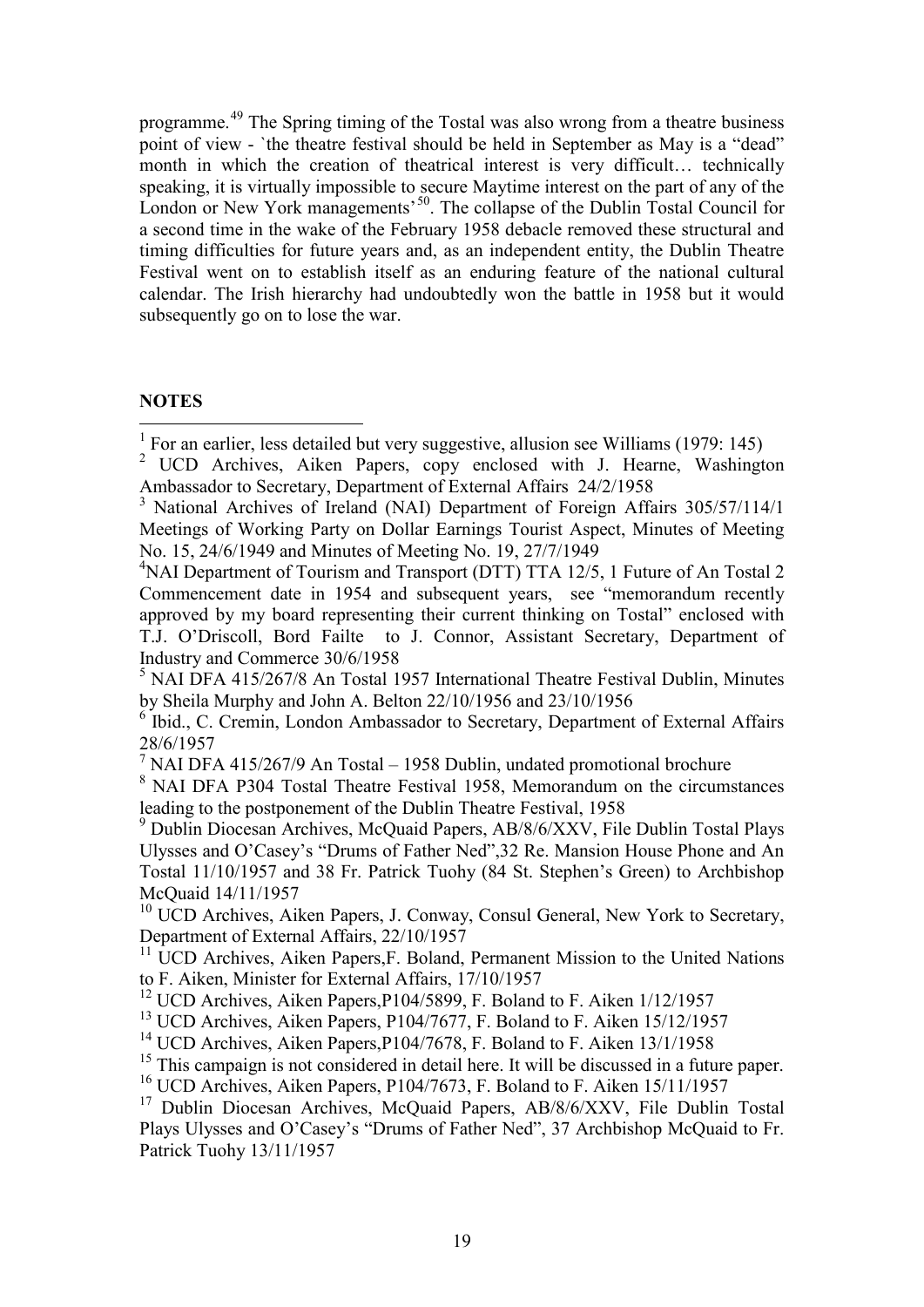<sup>18</sup> 40 Dublin Diocesan Archives, McQuaid Papers, AB/8/6/XXV, File Dublin Tostal Plays Ulysses and O'Casey's "Drums of Father Ned", copy Secretary, Archbishop's House to T.A. Boyle, secretary, Dublin Tostal Council 28/12/1957

<sup>19</sup> NAI DFA P304 Tostal Theatre Festival 1958, Memorandum on the circumstances leading to the postponement of the Dublin Theatre Festival, 1958, 3/3/1958

<sup>20</sup> NAI DFA P304 Tostal Theatre Festival 1958, Memorandum on the Dublin Theatre Festival Controversy Compiled from Press Reports, undated

<sup>21</sup> Dublin Diocesan Archives, McQuaid Papers, AB/8/6/XXV, File Dublin Tostal Plays Ulysses and O'Casey's "Drums of Father Ned", 29 and 29a note of meeting between Charles Brennan and Fr. O'Regan, 6/1/1958 10.15 a.m.: 30 note of meeting between Charles Brennan and Fr. O'Regan, 6/1/1958 2.25 p.m.

<sup>22</sup> NAI DFA P304 Tostal Theatre Festival 1958, Memorandum on the circumstances leading to the postponement of the Dublin Theatre Festival, 1958, 3/3/1958

<sup>23</sup> Dublin Diocesan Archives, McQuaid Papers, AB/8/6/XXV, File Dublin Tostal Plays Ulysses and O'Casey's "Drums of Father Ned",59 Bishop J. Rodgers, Ennis to Archbishop J.C. McQuaid 20/1/1958; 61 copy J.C. McQuaid to J. Rodgers 21/1/1958

<sup>24</sup> These accounts are in Dublin Diocesan Archives, McQuaid Papers, AB/8/6/XXV, File Dublin Tostal Plays Ulysses and O'Casey's "Drums of Father Ned", 70 Note unknown author, 5/2/1958 and NAI DFA P304 Tostal Theatre Festival 1958, Memorandum on the circumstances leading to the postponement of the Dublin Theatre Festival, 1958, 3/3/1958

<sup>25</sup> NAI DFA P304 Tostal Theatre Festival 1958, copy of T.J. O'Driscoll, Bord Failte to Secretary, Dublin Tostal Council, 14/2/1958

<sup>26</sup> Aerlinte Eireann was a sister company of Aer Lingus in which all shares were held by Aer Rianta. Aer Rianta was also the major shareholder in Aer Lingus but a minority shareholding was held by British airlines. The rationale for the sister companies arrangement appears to have been the potential conflict of interest of the British interests involved in Aer Lingus in relation to Irish transatlantic routes.

<sup>27</sup> See NAI DFA 321/62 Transatlantic Service by Aerlinte Teo.

<sup>28</sup> UCD Archives, Aiken Papers, P104/7680, F.Boland to F. Aiken 9/2/1958

<sup>29</sup> The expert panel idea having misfired, Brendan O'Regan pursued his original intention and wrote to Archbishop McQuaid seeking a meeting. The Meeting took place on Thursday 13 February 1958, the day before the letter withdrawing the Bord Failte subvention was issued - Dublin Diocesan Archives, McQuaid Papers, AB/8/6/XXV, File Dublin Tostal Plays Ulysses and O'Casey's "Drums of Father Ned", 72 B. O'Regan to J.C. McQuaid, 10/2/1958, handwritten note on letter

 $30$  NAI DFA PS  $35/1$  (A), Personal Correspondence with F.H. Boland 1950-62,Memorandum initialled F.H.B., 19/2/58, enclosed with F. Boland to Secretary, Department of External Affairs,21/2/1958. Later, after he had acquired a copy of the letter Boland commented that `I am not surprised that Monsignor Broderick – presumably on the Cardinal's instructions – omitted the part about the Irish representatives when he read the letter out to the company at the lunch on the  $18<sup>th</sup>$ February', Ibid. F. Boland to Secretary, Department of External Affairs, 22/3/1958

<sup>31</sup> NAI DFA PS 35/1 (A), Personal Correspondence with F.H. Boland 1950-62, F. Boland to Secretary, Department of External Affairs, 22/3/1958

 $32$  NAI DFA PS  $5/1$  (A), Personal Correspondence with F.H. Boland 1950-62, Telegram Uneireann to Estero, 1/5/1958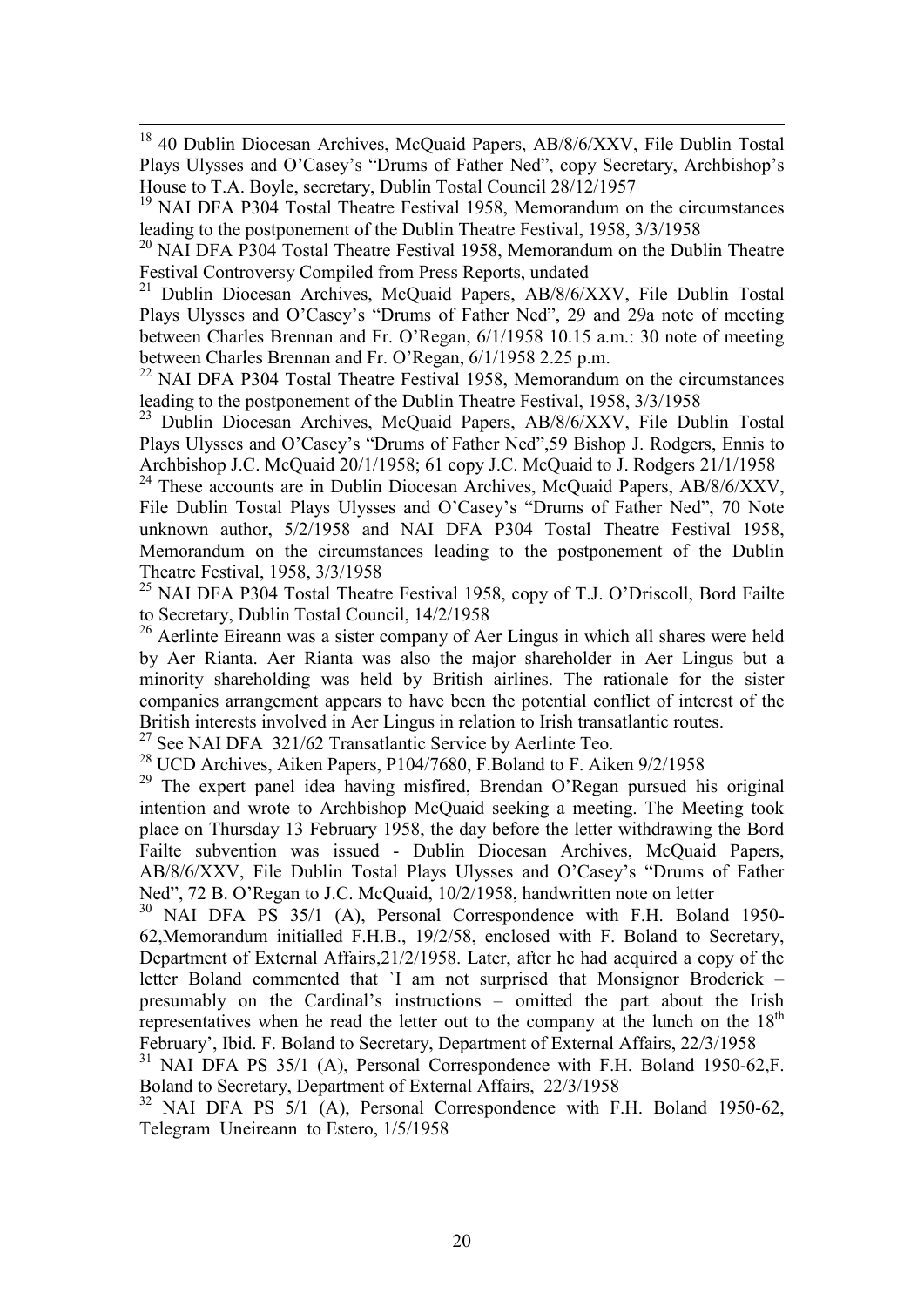$34$  See NAI Department of the Taoiseach (DT) S 14,602, Most Rev. Dr. R. Cushing Archbishop of Boston (i) pilgrimage to Ireland 1949, 1953, 1958 (ii) Conferring of Honorary Degree by N.U.I. at U.C.C., Aug., 1958

 $35$  NAI DFA 417/156 Admission of Communist China to the United Nations, see clippings "United Nations Irish Attitude on Red China Brings Protest", Irish Independent 3/10/1957: "Dr. Bella Dodds says: Communists in New Drive to Confuse and Divide Us", Catholic News 19/10/1957: "Franciscan congress speaker cites threats", "3rd Order Raps Irish Vote on Chinese Reds", "Dr. Maurice Leahy Familiar Figure at U.S. Universities", Boston Sunday Herald 27/10/1957: "Boston Prelate Gets Gold Medal", Brooklyn Tablet 21/12/57

 $36$  NAI DFA PS 35/1 (A), Personal Correspondence with F.H. Boland 1950-62, F. Boland, PMUN to C. Cremin, Secretary, Department of External Affairs, 22/3/1958

 $37$  NAI DFA PS 35/1 (A), Personal Correspondence with F.H. Boland 1950-62, copy memorandum from J. Shields to Ambassador, 18/6/1958

<sup>38</sup> NAI DFA 301/70/3 1. Visit to Ireland 1958 2. Conferring of an Honorary Degree by the N.U.I. on Archbishop Cushing of Boston – 1958 3. Retirement 1970, G. Woods, Boston Consulate to J. Hearne, Washington Embassy 15/7/1958. Ambassador Hearne, referring to Woods' anxiety, suggested to the Department of External Affairs that Cushing might be the guest of President O'Kelly on the night he was to spend in Dublin. The Archbishop was in fact invited to dine with Aiken and other members of government on this night, an invitation he accepted. Hearne had a meeting with Cushing in September after the Boston Aerlinte inaugural flight ceremonies where `at the end of our conversation the Archbishop referred again (as he had done so often during the week) to his recent visit to Ireland and to wonderful reception you [Aiken] gave him. I am sure that it was that visit and the honour paid to him by the government which made him so well disposed towards the airline and decided him to take no action on the telegram which he received from New York on Wednesday'. This telegram appears to have been from the Oriel Society and probably referred to the upcoming UN General Assembly session where discussion on China's representation would again be raised. On this point Hearne reported that `the Archbishop smiled and said; "I'll keep out of it. It's none of my business"', UCD Archives, Aiken Papers, P104/7683 memorandum to Aiken. This is undated and unsigned. The collection finding aid attributes its authorship to Boland: internal evidence suggests that it was Hearne.

<sup>39</sup> Ibid. G. Woods, Boston Consulate to T. Woods, Department of External Affairs 8/9/1958: NAI DT S 14,602, Most Rev. Dr. R. Cushing Archbishop of Boston (i) pilgrimage to Ireland 1949, 1953, 1958 (ii) Conferring of Honorary Degree by N.U.I. at U.C.C., Aug., 1958, J. Shields, Washington Embassy to Secretary, Department of External Affairs 11/8/1958

<sup>40</sup> NAI DFA PS 35/1 (A), Personal Correspondence with F.H. Boland 1950-62 copy John Leydon, National Bank to Secretary, Department of External Affairs 14/10/1958 <sup>41</sup> NAI DFA 417/156/2 The Question of China at the  $13<sup>th</sup>$  Session of the U.N., L. McCauley, Ambassador to Holy See to Secretary, Department of External Affairs, 17/12/1958

<sup>&</sup>lt;sup>33</sup> NAI DFA PS 35/1 (A), Personal Correspondence with F.H. Boland 1950-62, copy J. Hearne, Washington Ambassador to J.A. Belton Assistant Secretary, Department of External Affairs, 21/7/1958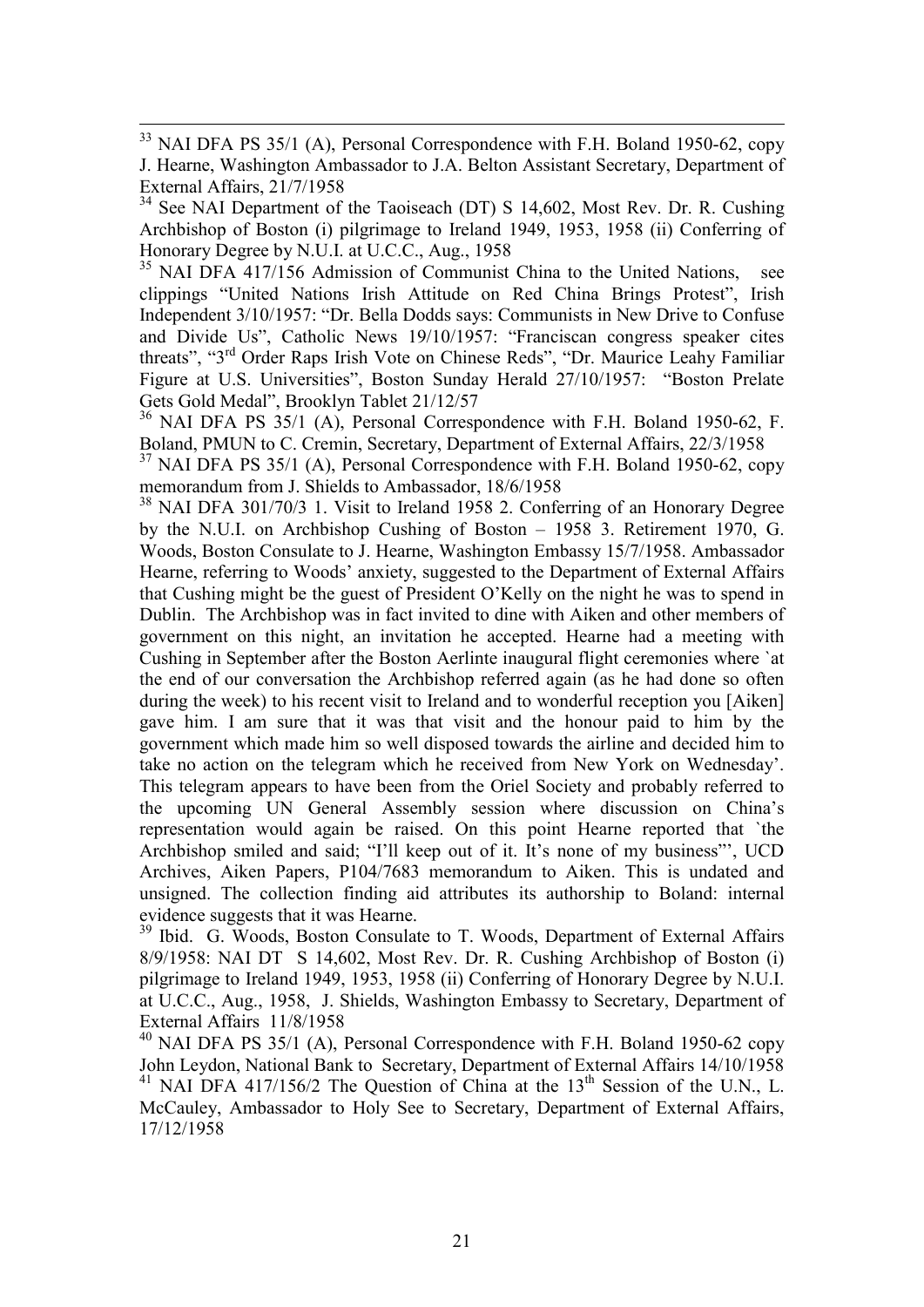42 See NAI DT S 14,602, Most Rev. Dr. R. Cushing Archbishop of Boston (i) pilgrimage to Ireland 1949, 1953, 1958 (ii) Conferring of Honorary Degree by N.U.I. at U.C.C., Aug., 1958 for clippings

 $^{43}$  NAI DFA PS 35/1 (A), Personal Correspondence with F.H. Boland 1950-62, C. Cremin, Secretary, Department of External Affairs to F. Boland, PMUN, 8/3/1958

<sup>44</sup> Boland moved to London in 1950, the year before the Mother and Child Scheme crisis occurred. Might events then have taken a different course if the `informal political contact' he had been facilitating was still in operation?

 $^{45}$  NAI DFA PS 35/1 (A), Personal Correspondence with F.H. Boland 1950-62, F. Boland, PMUN to C. Cremin, Secretary, Department of External Affairs, 22/3/1958

<sup>46</sup> NAI DFA PS 35/1 (A), Personal Correspondence with F.H. Boland 1950-62, F. Boland, PMUN to F. Aiken, Minister for External Affairs, 21/2/1958

<sup>47</sup> NAI DFA P304 Tostal Theatre Festival 1958, Memorandum on the circumstances leading to the postponement of the Dublin Theatre Festival, 1958, 3/3/1958

<sup>48</sup> `The change in the censorship after 1957 was not revolutionary; the machinery of censorship was maintained and used to the full; but the attitude of mind of the Board seemed to be quite new. None of the members shared Professor Magennis's view of the Board as a bulwark protecting the minds of Irish men and women from the evil influences of materialism emanating from post-Christian England and America. Rather, one could say that they regarded their task in the same way as a British or French board would have regarded it: as one of making it difficult for the average person to read books which were pornographic and had no literary merit.' (Adams 1968: 122)

<sup>49</sup> The Preface to Hickey and Smith (1972: 10) states that `we commenced to research the book early in 1969 and during the following two years interviewed the chief persons in this history'. Archbishop McQuaid, who retired early in 1972, was thus almost certainly still in office at the time of Smith's interview. Had Smith had the opportunity to read the material the McQuaid papers contain, he might have been less hard on the Dublin Tostal Council and less inclined to absolve the Archbishop of responsibility.

<sup>50</sup> See NAI DTT TTA 12/5, 1 Future of An Tostal 2 Commencement date in 1954 and subsequent years, "An Tostal (1953-1958)" report prepared for Board Failte meeting 29/ 5/1958

# **REFERENCES**

ADAMS, M. (1968) *Censorship: The Irish Experience* Dublin: Scepter Books

COONEY, J. (1999) *John Charles McQuaid: Ruler of Catholic Ireland* Dublin: O'Brien Press

DEAN, J.F. (2004) *Riot and Great Anger: Stage Censorship in Twentieth-Century Ireland* Madison: University of Wisconsin Press

FITZGERALD, G. (1991) *All in a Life: An Autobiography* Dublin: Gill and Macmillan

FITZGERALD, M. (2005) "The `Mainstreaming' of Irish Foreign Policy" pp. 82-98 in B. Girvin and G. Murphy (Eds.) *The Lemass Era: Politics and Society in the Ireland of Sean Lemass* Dublin: UCD Press

HICKEY, D. and G. SMITH (1972) *A Paler Shade of Green* London: Leslie Frewen